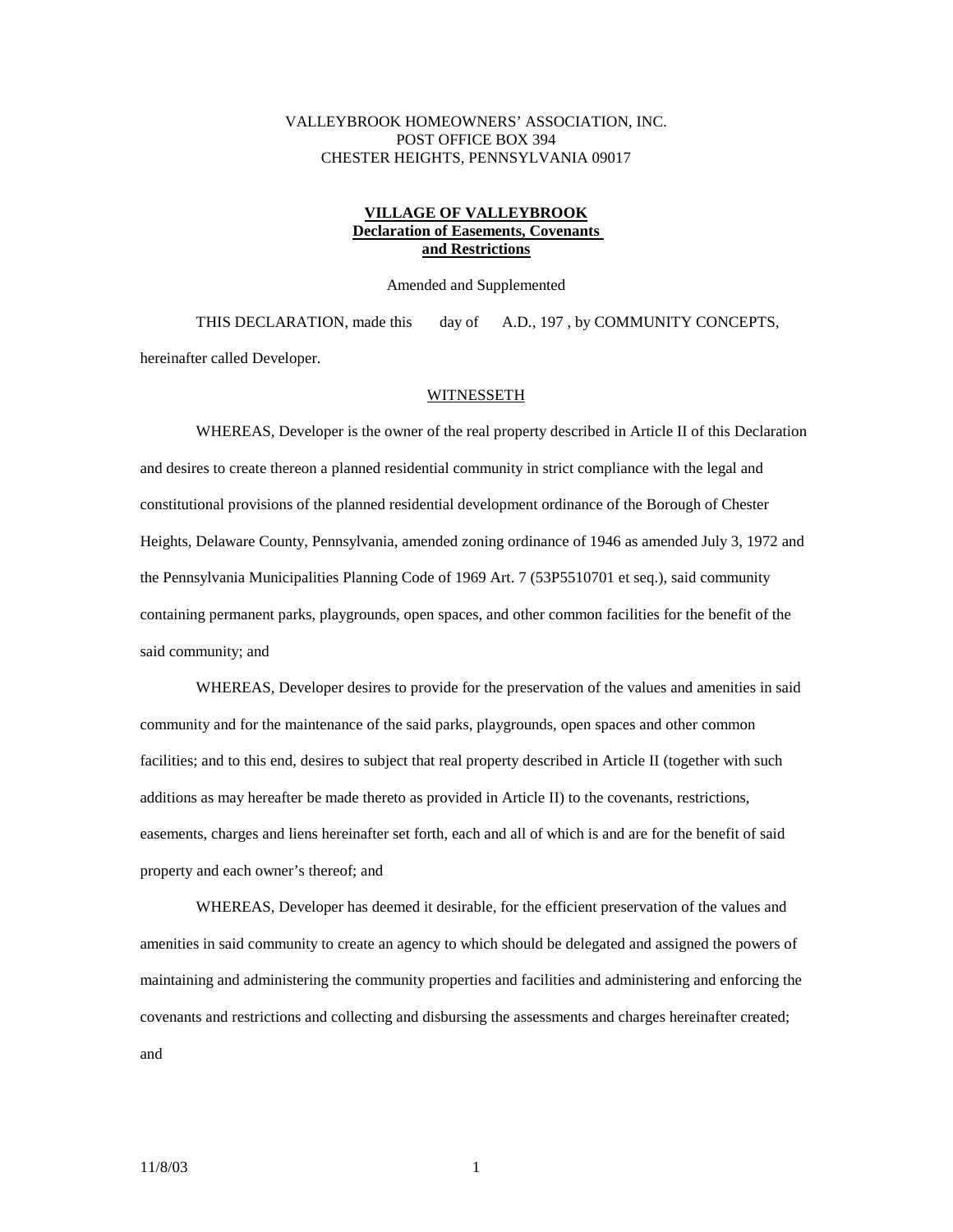WHEREAS, Developer has incorporated under the laws of the Commonwealth of Pennsylvania, as a non-profit corporation, THE VALLEYBROOK HOMEOWNER'S ASSOCIATION, INC., for the purpose of exercising the functions aforesaid;

 NOW, THEREFORE, the Developer declares that the real property described in Article II and such additions thereto as may hereafter be made pursuant to Article II thereof, is and shall be held, transferred, sold, conveyed and occupied subject to the covenants, restrictions, easements, charges and liens (sometimes referred to as "Covenants and Restrictions") hereinafter set forth.

# ARTICLE I

#### DEFINITIONS

 Section 1. The following words when used in this Declaration or any Supplemental Declaration (unless the context shall prohibit) shall have the following meanings:

 (a) "Association" shall mean and refer to the VALLEYBROOK HOMEOWNERS' ASSOCIATION, INC.

 (b) "The Properties" and "Properties" shall mean and refer to all such existing properties and additions thereto, as are subject to this Declaration or any Supplemental Declaration under the provisions of Article II hereof, as the same may be amended from time to time with the approval of the applicable government bodies prior to their conveyance to the Association.

 (c) "Common Properties" shall mean and refer to those areas of land and the structures and improvements thereon shown on the recorded subdivision plan of the Properties which are intended to be devoted to the common use and enjoyment of the owners of the Properties.

 (d) "Lot" shall mean and refer to any plot of land shown upon and recorded subdivision map of the Properties with the exception of the Common Properties as heretofore defined, subject to any modification from time to time approved by the applicable governmental bodies.

 (e) "Living Unit" shall mean and refer to any portion of a multifamily structure situated upon the Properties designed and intended for use and occupancy as a residence by a single family.

 (f) "Multifamily Structure" shall mean and refer to any building containing two or more Living Units under one roof.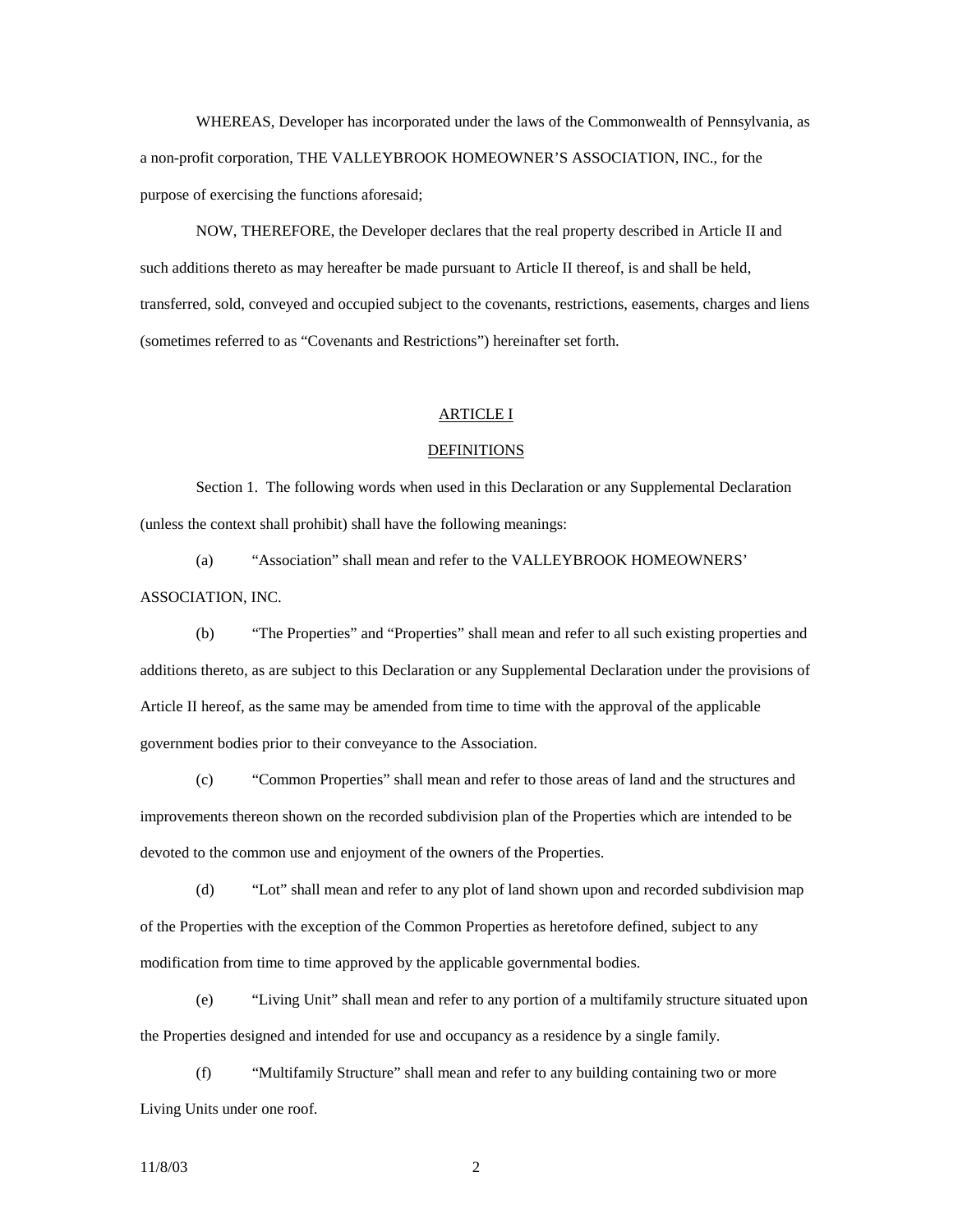(g) "Owner" shall mean and refer to the record owner, whether one or more persons or entities, of the fee simple title to any Lot or Living Unit situated upon the Properties but, notwithstanding any applicable theory of the mortgage, shall not mean or refer to the mortgagee unless and until such mortgagee has acquired title pursuant to foreclosure or any proceeding in lieu of foreclosure.

 (h) "Member" shall mean and refer to all those Owners who are members of the Association as provided for in Article III, Section 1. hereof and for the purposes of Article IV shall also include, unless the context clearly requires otherwise, the tenant of owner, and the family, and invitees of said tenant or owner as applicable.

 (I) "Village of Valleybrook Rules and Regulations". The document containing the rules and regulations adopted by the Board of Directors of the Association or a duly authorized committee thereof, as the same may be from time to time amended, for the regulation of the Association, by this Declaration, the Articles of Incorporation and/or Bylaws of the Association or deemed desirable by the Board of Directors.

# ARTICLE II

## PROPERTY SUBJECT TO THIS DECLARATION: ADDITIONS THERETO

 Section 1. Existing Property. The real property which is, and shall be, held, transferred, sold, conveyed, and occupied subject to this Declaration is located in Chester Heights Borough, Delaware County, Commonwealth of Pennsylvania, and is more particularly described as set forth in Exhibit "A" hereof, all of which real property shall hereinafter be referred to as "Existing Property".

 Section 2. Subjection of Additional Property to this Declaration. All or any part of the real property of Developer described on Exhibit "A-1" attached hereto and made a part thereof, which is not within the Existing Property, (hereinafter called "Additional Property") may be subjected to this Declaration in either of the two following ways:

 (a) Subjection in Accordance with the Recorded Subdivision Map or Governmental Approval. The Developer shall have the right from time to time to subject to this Declaration, without any requirement for the consent of any other individuals or entities, all or any part of the Additional Property, provided that the property to be subjected, at the time of its subjection, shall have been or is being developed and improved substantially in accordance with the recorded subdivision map of the Properties or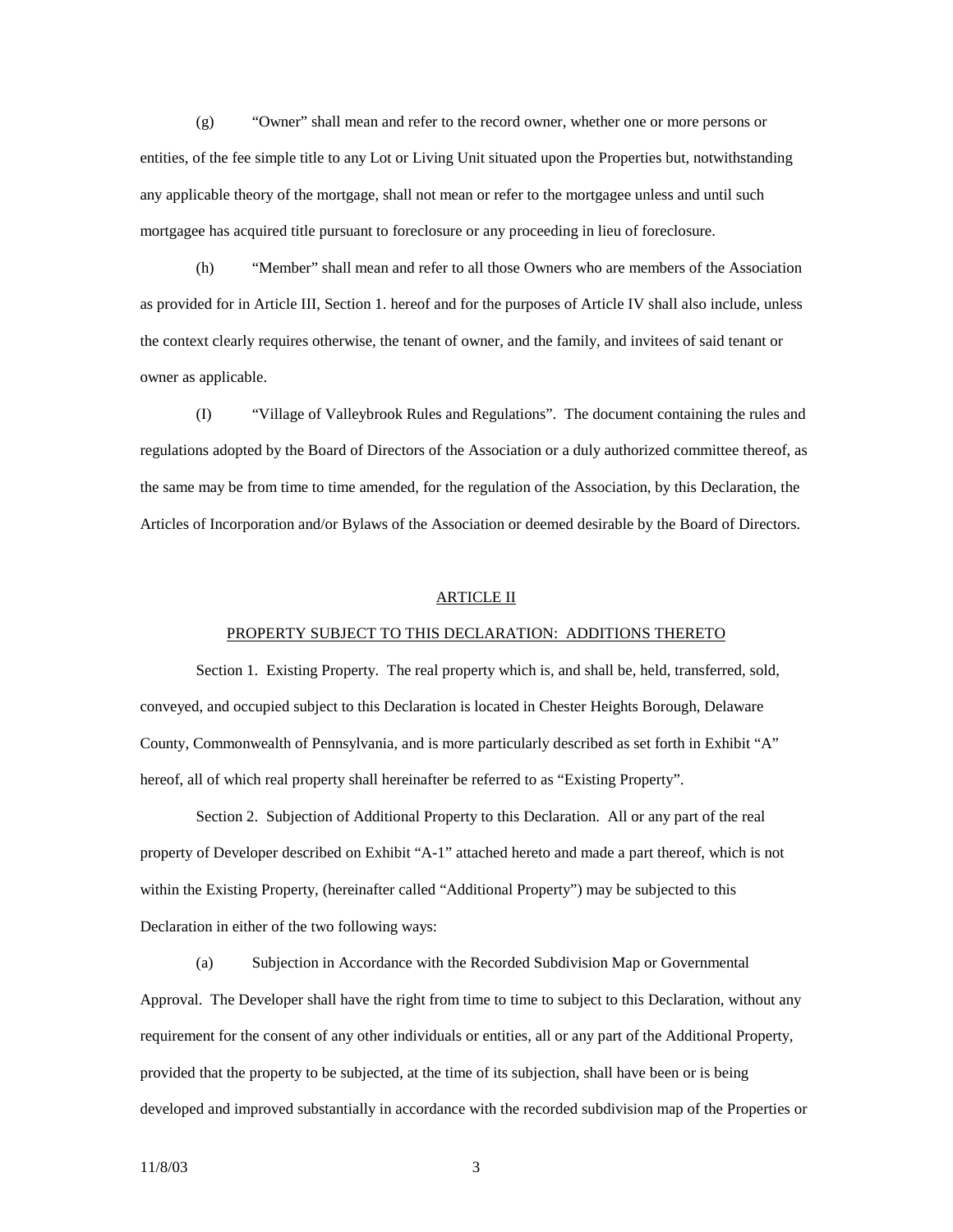the development approval granted by the Borough of Chester Heights. For purpose of this Article II, Section 2(a), no part of the Additional Property shall be regarded to have been developed or improved in a fashion not substantially in accordance with the recorded subdivision map of the Properties or the development approval granted by the Borough of Chester Heights by virtue of:

> (1) any change in the area content of any of the Lots which according to the recorded subdivision map of the Properties or the development approval granted by the Borough of Chester Heights may be developed on the Additional Property so long as any such change complies with the requirements of the Borough of Chester Heights or any other governmental authority having jurisdiction over the properties; or

 (2) the development of buildings or structures or any portion of the Additional Property in an architectural style different from the architectural style of the buildings or structures on the Existing Property; or

 (3) any change from the recorded subdivision map of the Properties or the development approval granted by the Borough of Chester Heights in the location or alignment of buildings, structures, roadways, walkways, parking areas, utility lines or other improvements made appropriate in the opinion of Developer by topographical conditions presently unknown or required by utility companies or governmental bodies.

 The additions authorized pursuant to this subjection shall be made by the Developer filing of record a Supplemental Declaration of Easements, Covenants and Restrictions which shall refer to this Declaration and shall extend the community covenants to the property described in the Supplemental Declaration. Such Supplemental Declaration may contain such complementary additions and modifications of the covenants, restrictions, easements, charges and liens contained in this Declaration as may be necessary to reflect the different character, if any, of the Additional Property and as are not inconsistent with the scheme of this Declaration.

 (b) Subjection Upon Approval of the Association. In the event that all or any part of the Additional Property is developed in a fashion not substantially in accordance with the recorded subdivision map of the Properties or the Development approval granted by the Borough of Chester Heights, the Developer may request the Association to approve the subjection of such property to this Declaration, and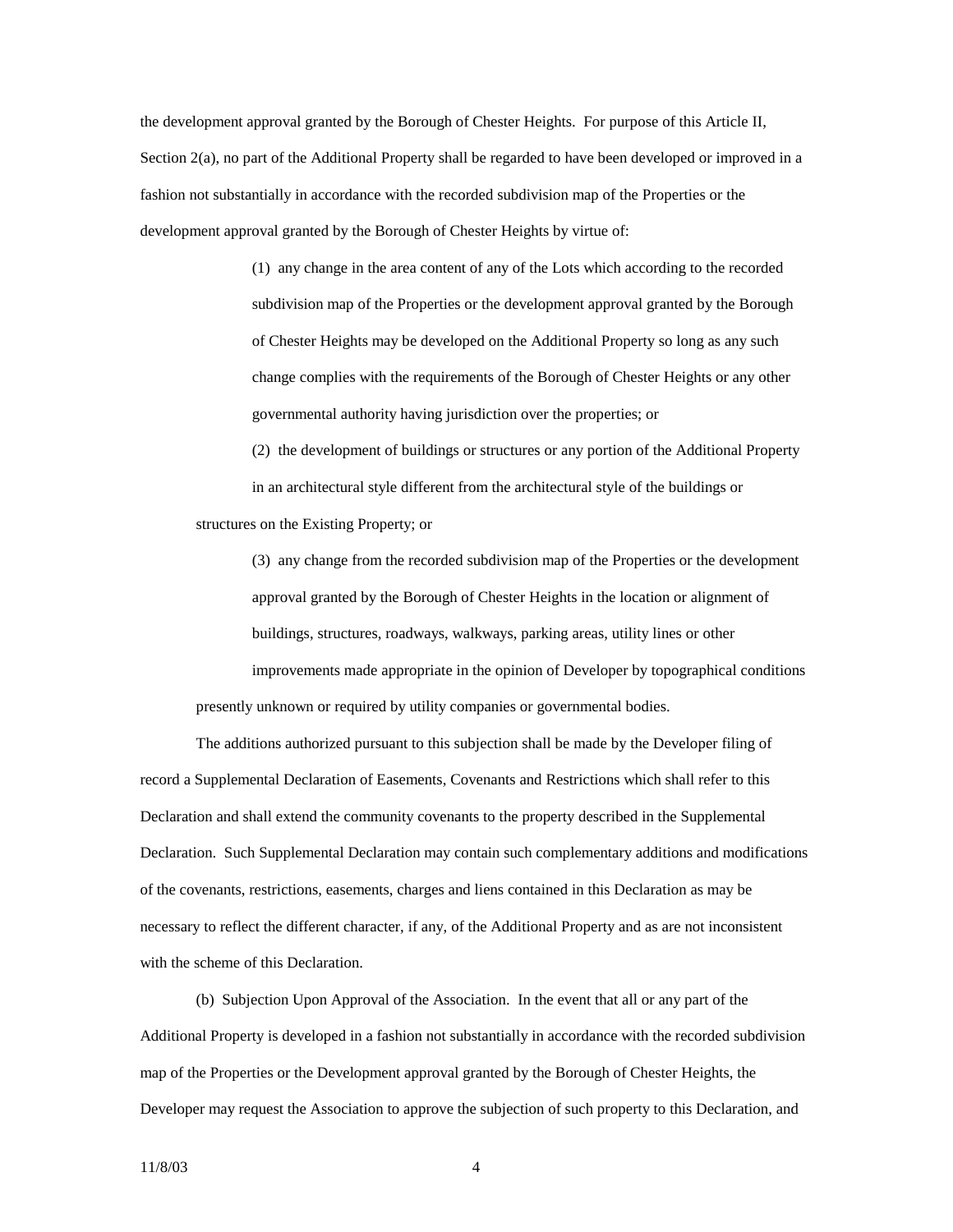upon approval in writing by the Association pursuant to a vote of its members as provided by its Bylaws, the Developer may subject said property to this Declaration by filing of record a Supplemental Declaration of Easements, Covenants and Restrictions.

## ARTICLE III

#### MEMBERSHIP AND VOTING RIGHTS IN THE ASSOCIATION

 Section 1. Membership. Every person or entity who is a record owner of the fee simple interest in any Lot (or Living Unit) which is subject by covenants of record to assessment by the Association shall be a member of the Association, provided that any such person or entity who holds such interest merely as a security for the performance of an obligation shall not be a member.

 Section 2. Voting Rights. The Association shall have three (3) classes of Voting membership, classes A, B and C as more particularly described below:

- (a) except as provided below, Class A membership shall consist of the Owners, each of whom shall have one  $(1)$  vote;
- (b) Class B membership shall consist of , and be limited solely to, the Developer, which shall be entitled to that number of votes as results from multiplying the difference between two hundred sixty-four (264) and the number of lots or Living Units conveyed by the Developer from time to time (The Developer's Potential Unit Difference), by the factor of nine (9). Developer's Class B membership and multiple voting rights shall continue until the occurrence of the earlier of either (i) such time as the outstanding votes of the Class A membership equals the total votes of the Class B membership; or (ii) December 31, 1982, at which time, without the necessity of any further act or notice,

 Developer's membership in the Association shall, to the extent of the Developer's Potential Unit Difference, become Class A membership.

 (c) Class C membership shall consist of and be limited solely to, the holder or holders of the Deferred Association Installment Obligations described in paragraph 2, of that certain Facilities Acquisition and Management Contract dated , 1974, by and among Community Concepts, Valleybrook Management Co. and the Association (a true and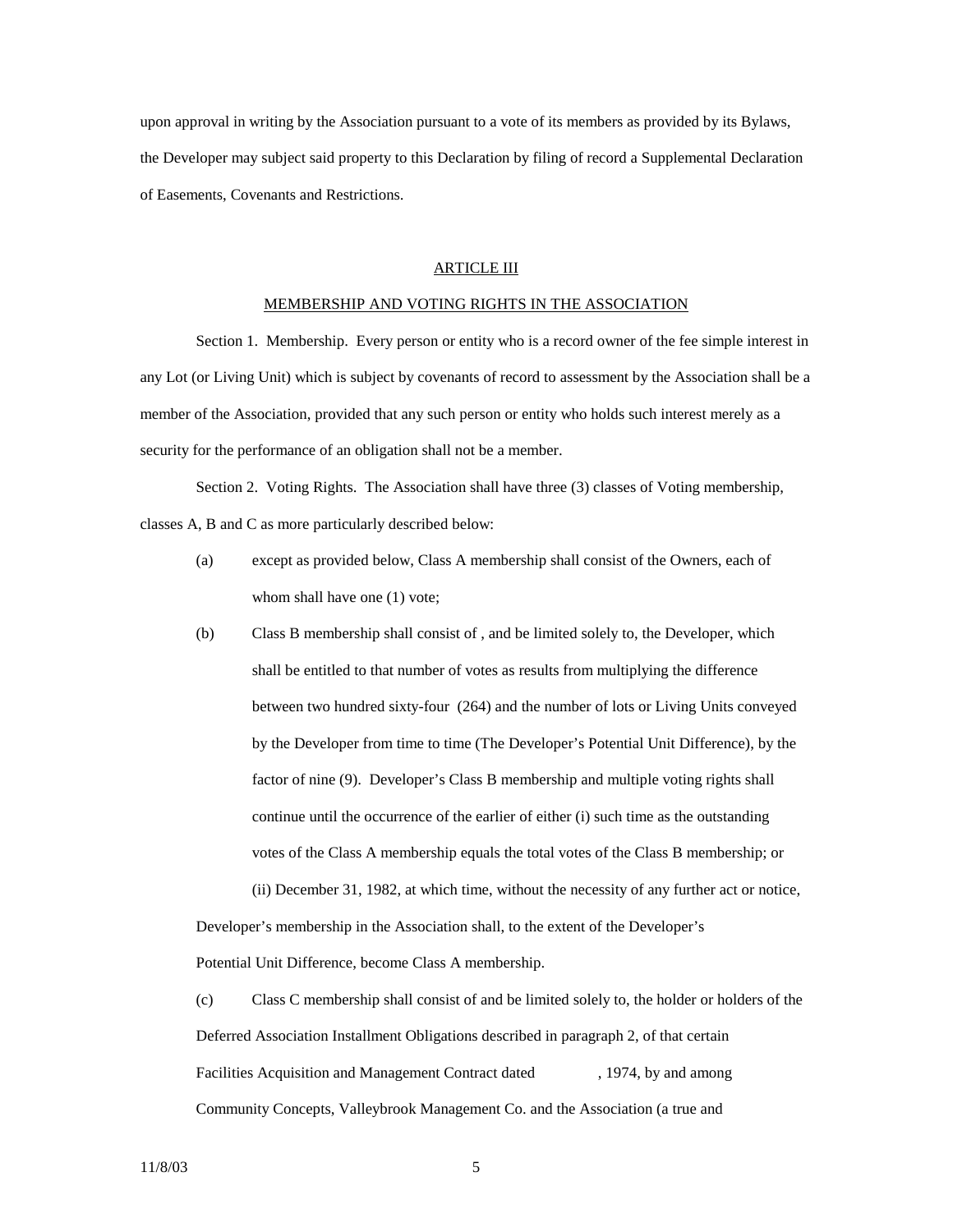correct copy of which, bearing the initials of the parties, is on file in the Association offices), which shall be entitled to that number of votes equal to that held, in the aggregate by the Class A and Class B membership plus one (1), but which may only be cast as follows:

- (1) In the event of a default by the Association under a Deferred Association Installment Obligations hereinbefore referred to, on any issue;
- (2) At any other time, or any issue that may adversely affect the rights of the holder of said Deferred Association Installment Obligation (an "Installment Obligation Holder Issue") including without limitation, any proposed change in the method or manner of assessment or other amendment of the Declaration, any modification of the Association of the Association Articles of Incorporation or Bylaws or any proposed sale, transfer, encumbrance or other disposition of the assets or facilities of the Association, other than in the ordinary course of business.
- (d) Notwithstanding anything contained in this Declaration or the Association Bylaws, the Owner or Owners of a lot with a Living Unit erected thereon shall not be entitled to more than one (1) Class A vote with respect to such Lot with a Living Unit erected thereon.

 Section 3. Governance of Affairs. The Association is a non-profit corporation incorporated under the laws of the Commonwealth of Pennsylvania, and charged with the duties and empowered with the rights set forth herein. The affairs of the Association shall be governed by its Articles of Incorporation and its Bylaws.

 Section 4. Duties of the Association. The Association shall have the duty and obligation to perform each and all of the following and the power to carry out same:

 (a) To maintain in good order and repair the Common Properties including the duty to make all replacements or renewals of portions of the Common Properties necessary to maintain all portions of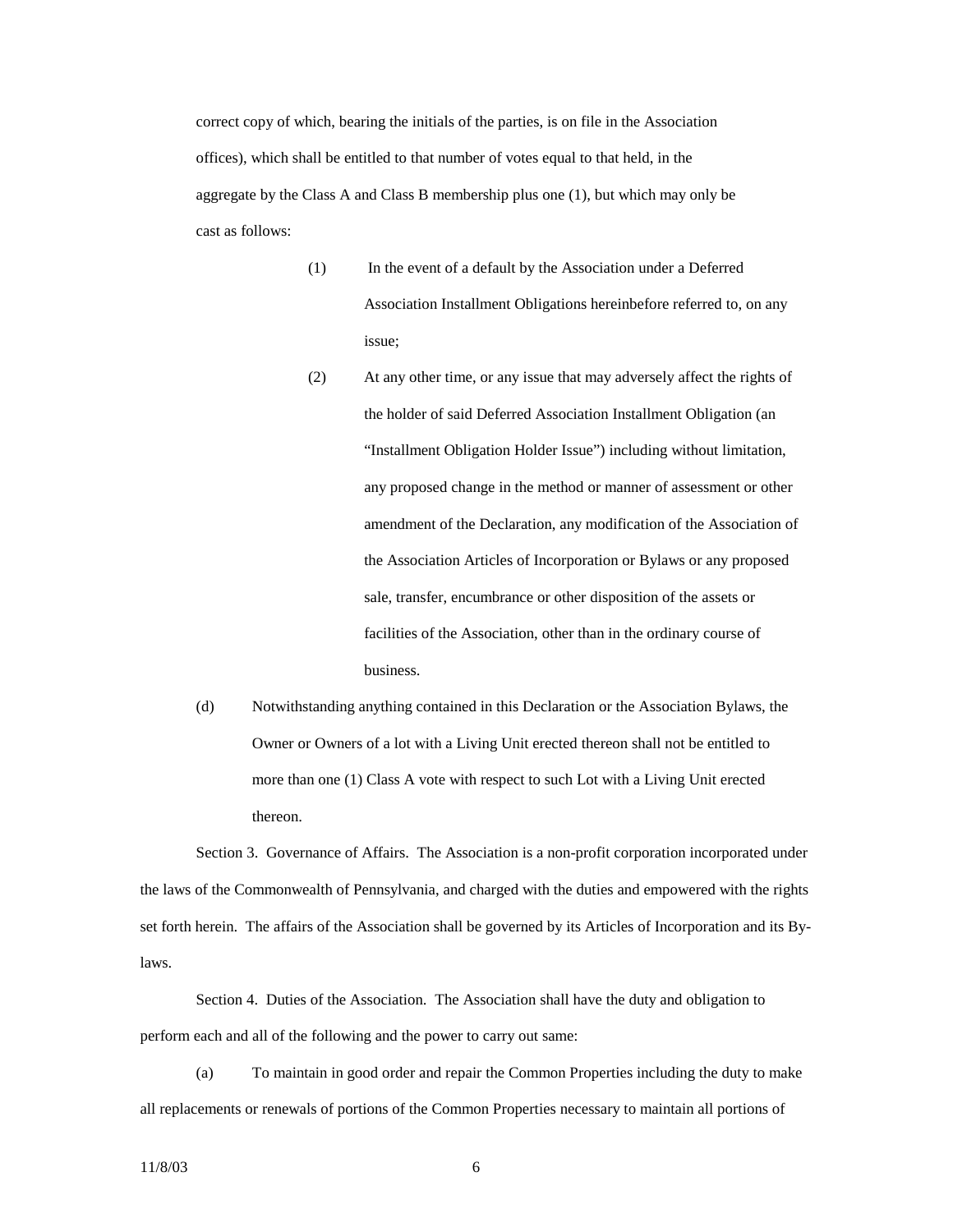said property in good order and condition. Said duty to maintain the Common Properties shall include, but not be limited to, the responsibility for grass cutting; tree and shrub care; litter removal; snow removal; street cleaning and repair; and maintenance, operation and repair of utility lines, sewage treatment facilities and recreational facilities. The Association shall have the sole and exclusive authority (provided that the Association may delegate said authority) to perform said maintenance of the Common Properties.

 (b) To make, or provide for, capital improvements to the Common Properties when a special assessment for such purpose has been authorized by a vote of the Members of the Association as set forth in Article IV, Section 4.

 (c) To take and carry out all action reasonably necessary and proper to enforce the covenants set forth in the Declaration, including, when necessary, the commencement and maintenance of actions and suits to restrain and enjoin any breach or threatened breach of said covenants.

 (d) To establish, promulgate, amend, repeal, and enforce rules for the fair and equitable use and enjoyment of the Common Properties. Said rules shall be known as the Village of Valleybrook Rules and Regulations.

 (e) To maintain all lighting fixtures employed to illuminate the roadways, walkways, and parking lots situate upon the Properties, and to service and maintain electric utility service for the same.

 (f) To secure and maintain policies of fire extended coverage insurance on all improvements located on the Common Properties for no less than one hundred % (100%) with the Association as named insured and/or policies of bodily injury liability insurance and property damage liability insurance and against any and all liability with respect to the ownership, maintenance and/or repair of the Common Properties with the Association as named insured.

 (g) To secure and maintain policies providing fidelity coverage against dishonest acts on the part of the persons responsible for handling and collecting the assessments provided under this Declaration, with the Association as named insured, in an amount not less than one and one-half  $(1\ 1/2)$  times the Association estimated annual costs, expenses and reserves insuring directors and officers of the Association against personal liability arising in connection with the performance of their official duties.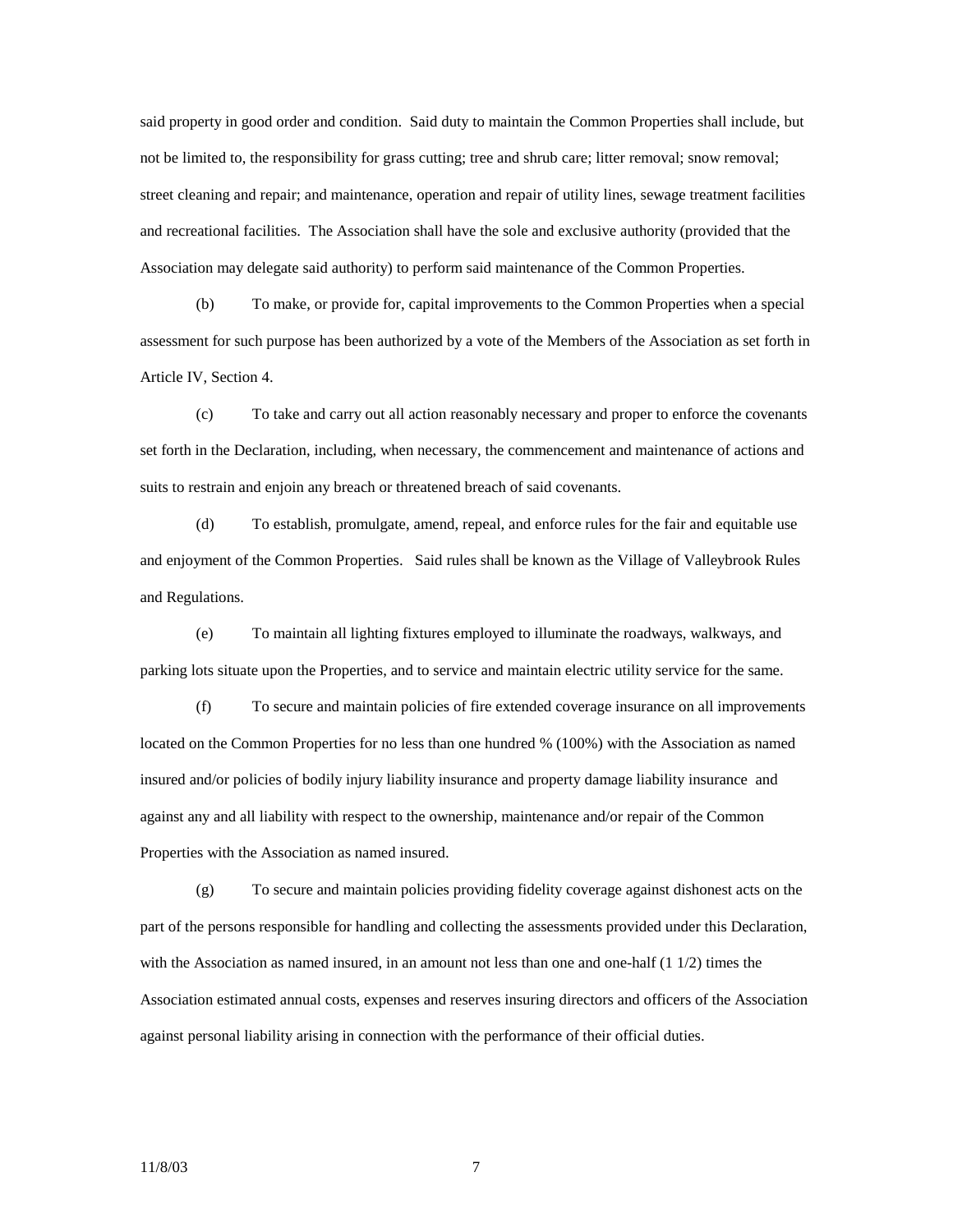(h) To provide prompt written notification to any first mortgagee so requesting of any default by the Owner of any Lot or Living Unit in the performance of such Owner's obligations under this Declaration which is not cured within thirty (30) days from its occurrence.

 (i) To apply the proceeds of all hazard insurance collected as a result of damage or destruction to the Common Properties to the repair, replacement or restoration of such damaged or destroyed Common Properties.

 (j) To apply the proceeds of any condemnation award for a taking of Common Properties to the replacement or restoration of such Common Properties so taken or if replacement or restoration is not feasible, to the acquisition of additional land and/or facilities as the Association may deem desirable for the benefit of all Owners.

 (k) To establish an adequate reserve fund for replacement of Common Properties, such reserve fund to be funded by monthly payments of Annual Assessments rather than Special Assessments.

 (l) To perform any other act necessary or proper to carry out any of the foregoing specified duties and obligations or any other duty or obligation expressly or impliedly established elsewhere in this Declaration.

 (m) To perform any other act not authorized by Article III, Section 4 (a) through (m) of this Declaration, but necessary or proper to promote the common health, safety or welfare of the Owners of Living Units, Lots or properties.

#### ARTICLE IV

#### PROPERTY RIGHTS IN THE COMMON PROPERTIES

 Section 1. Member's Easements or Enjoyment: Subject to the provisions of Section 3, of this Article, every Member shall have a right and easement of enjoyment in and to the Common Properties and such easement shall be appurtenant to and shall pass with the Title of every Lot or Living Unit.

 Section 2. Title to Common Properties: Developer covenants and agrees to convey to the Association, which Association agrees to accept the Common Properties or such portions thereof as Developer may select, at such time, and from time to time, as Developer may elect but not later than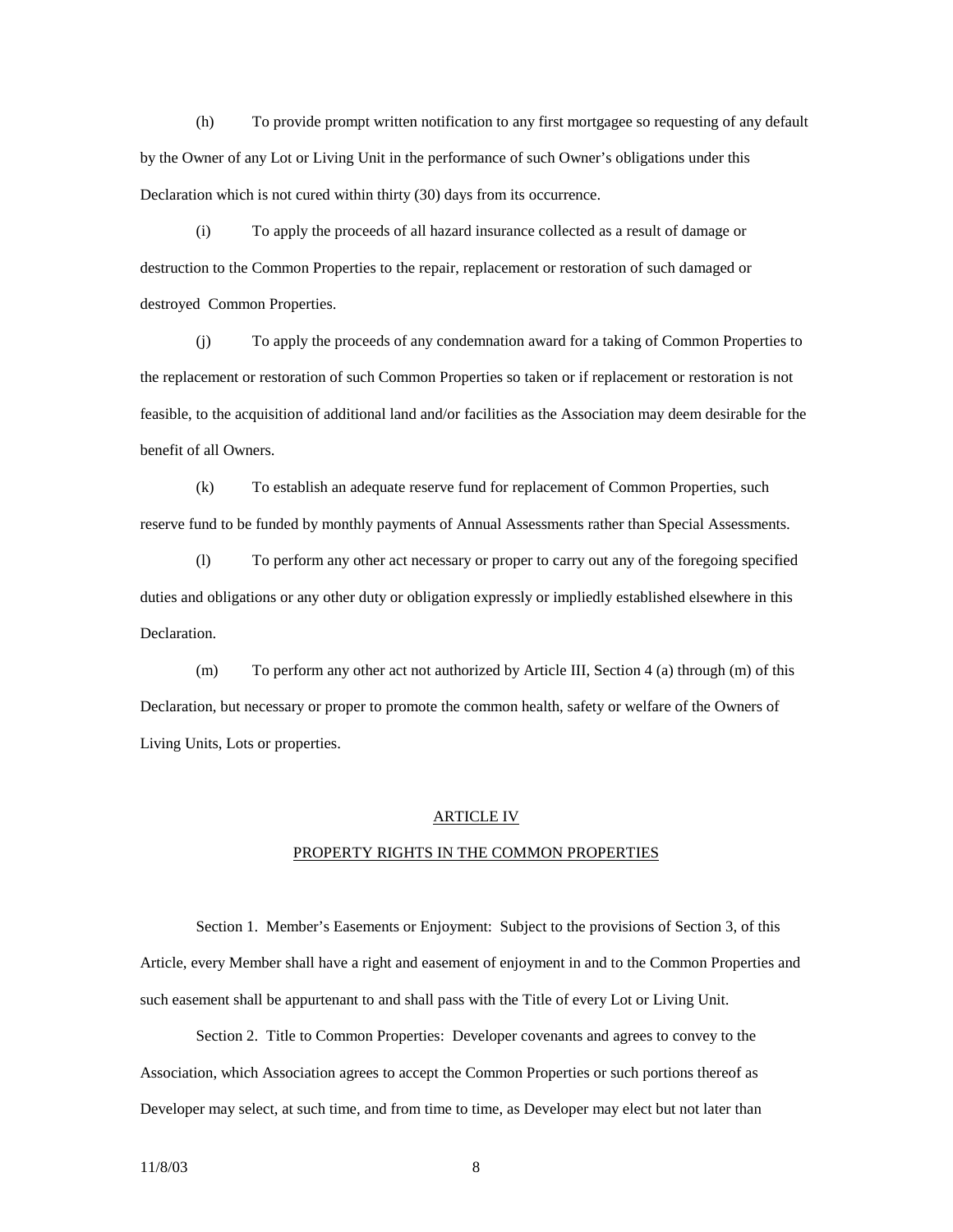December 31, 1982, nor earlier than the substantial completion of the improvements contemplated for development on the portion to be conveyed. Title to such Common Properties as and when conveyed shall be good and marketable, free and clear of all liens and encumbrances except the following:

- (1) such easements and rights of way on, over and under all or any part thereof as may be reserved to Developer in accordance with the provisions of this Declaration;
- (2) such easements and rights of way on, over or under all or any part thereof as may be reserved to Developer for access to or from real property contiguous to the Common Properties or any part thereof for the use of water, sewer and other utility systems on Common Properties or any part thereof for the benefit of such contiguous real property;
- (3) such easements and rights of way on, over or under all or any part thereof as may be reserved to Developer or granted to or for the benefit of any political subdivision, public organization or public utility corporation, for the purpose of constructing, erecting, operating and maintaining thereon, therein and thereunder, at the time or at any time in the future;

(i) roads, streets, walks, driveways, parkways and park areas;

 (ii) poles, wires and conduits for the transmission of electricity for lighting, heating, power, telephone, television and other purposes and for the necessary attachments in connection therewith, and;

 (iii) public and private sewers, sewage disposal systems, water systems, sprinkler systems, water, heating and gas lines or pipes and any and all equipment in connection therewith;

- (4) the obligations imposed directly or indirectly, by virtue of any statute, law, ordinance, resolution or regulation of any political subdivision or public organization having jurisdiction over such property, or by virtue of any organization or body politic created pursuant to any such statute, law, ordinance or regulation;
- (5) any other lien, encumbrance or defect of title of any kind whatsoever (other than of the type which would at any time or from time to time create a lien upon such property to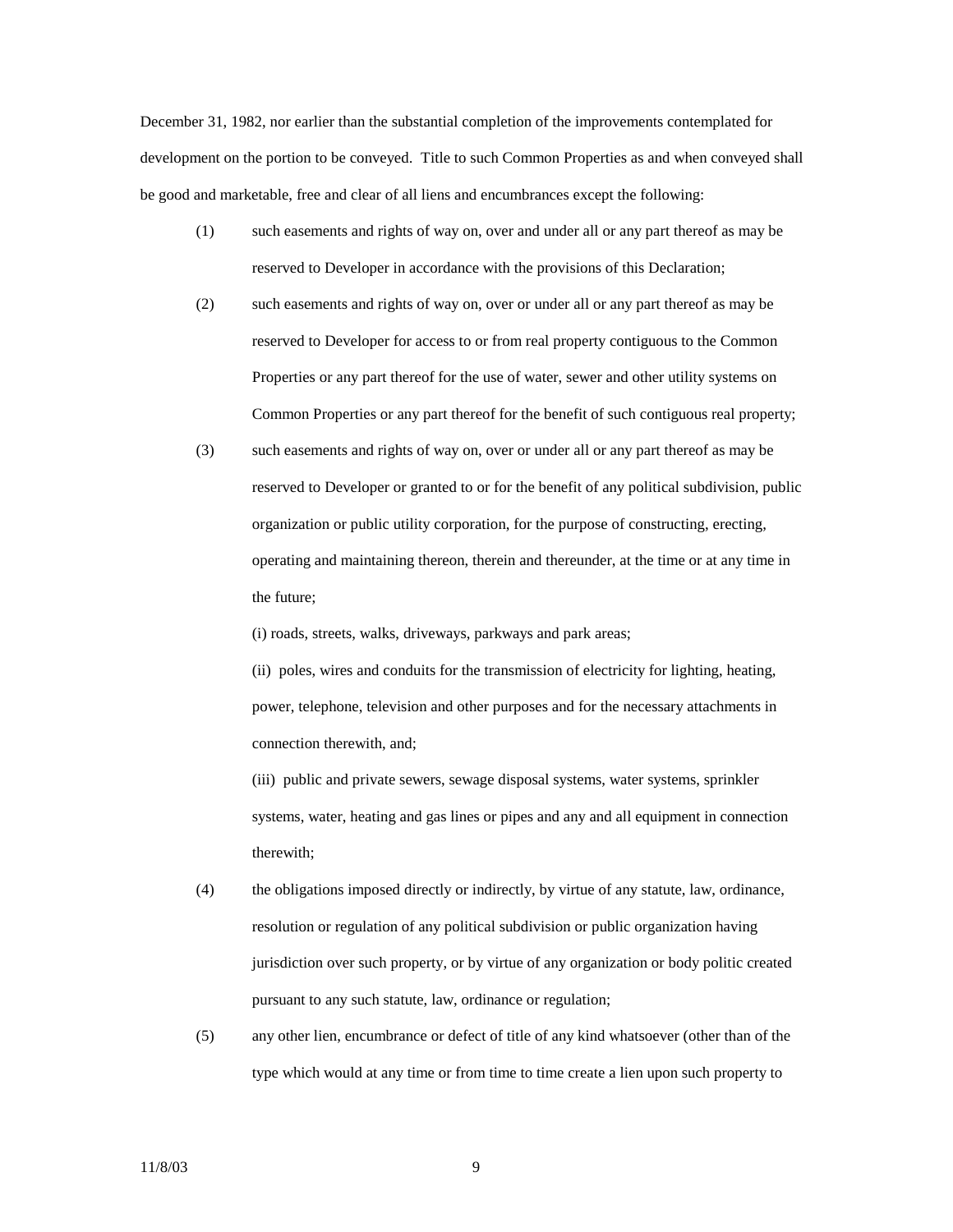secure an obligation to pay money) which would not materially and actually prejudice the Owners in their use and enjoyment of such property;

(6) the lien of real property taxes and assessments not delinquent.

 Anything to the contrary hereunder notwithstanding, there shall be and is hereby reserved from the application of any restrictions hereunder and/or any conveyance to the Association, (i) such rights of use and access by the Developer as it may deem desirable for the development and marketing of any portion of the Properties including, without limitations, the erection and use of construction structures and construction and project signs and the right to maintain, display or model units in or about The Properties or any portion thereof conveyed to the Association, and to extend visitation privileges therein to, and for the benefit of, potential buyers, and (ii) such rights to make changes or alterations, subject to their compliance with governmental requirements, as may be deemed appropriate by Developer to integrate the access ways, utility systems, drainage, parking areas and other common facilities and areas of the various phases of Development of the Properties.

 Section 3. Extent of Member's Easement: The rights and easements of enjoyment created hereby shall be subject to the following:

 (a) the right of the Developer and of the Association in accordance with its Articles and By-Laws, to borrow money for the purpose of improving the Common Properties and in aid thereon to mortgage the said properties. In the event of a default upon any such mortgage, the Lender's rights hereunder shall be limited to admission and other fees as a condition to continued enjoyment by the members and, if necessary, to open the enjoyment of such properties to a wider public until the mortgage debt is satisfied whereupon the possession of such properties shall be returned to the Association and all rights of the Members hereunder shall be fully restored; and

 (b) the right of the Association to take such steps as are reasonably necessary to protect the abovedescribed properties against foreclosure; and

 (c) the right of the Association, as provided in its Articles and By-Laws, to suspend the enjoyment rights of any Members for a period not to exceed thirty (30) days for any infraction of its published rules and regulations; and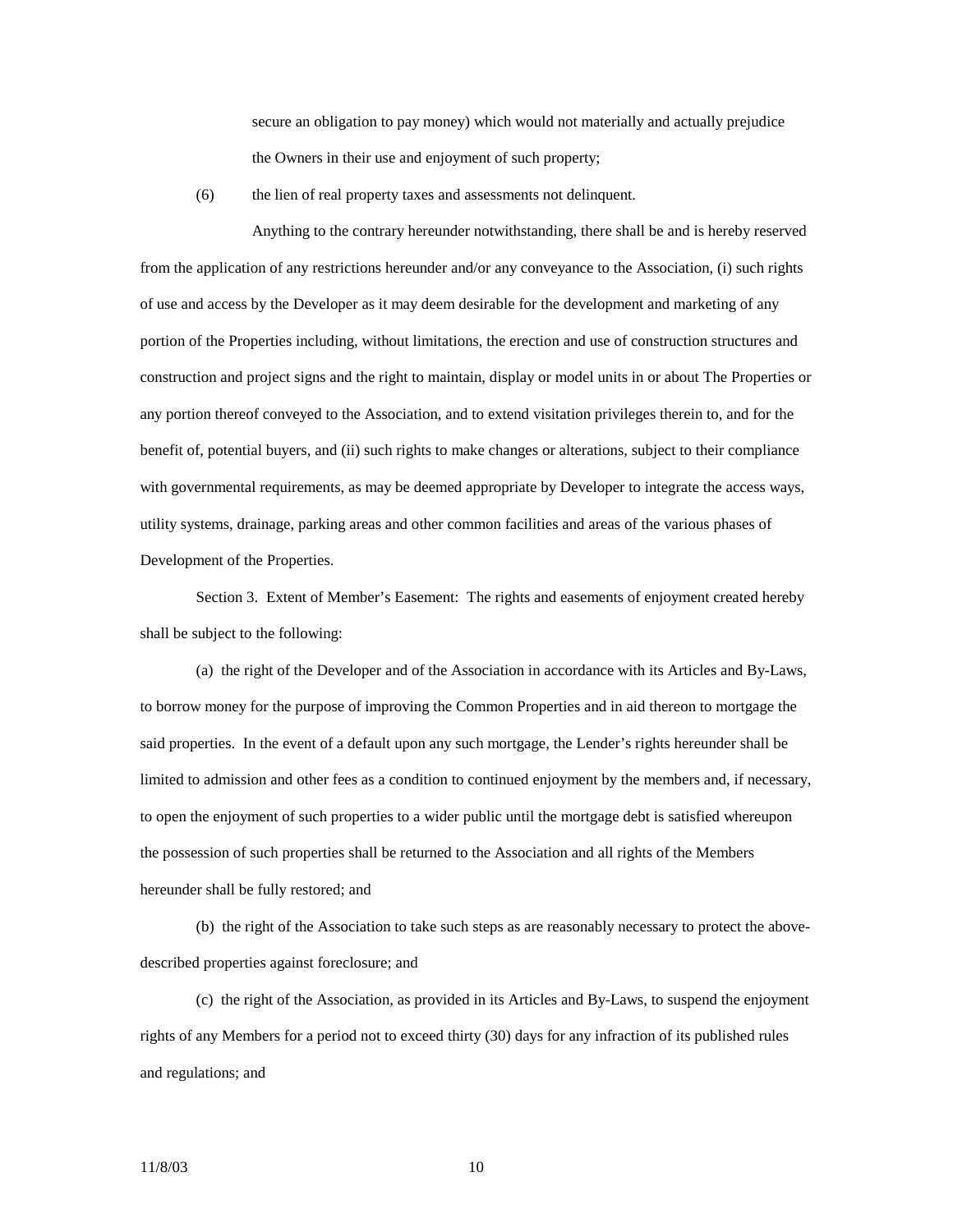(d) the right of the Association to charge reasonable admission and other fees for the use of Common Properties; and

 (e) the right of the Association to dedicate or transfer all or any part of the Common Properties to any public agency, authority, or utility for such purposes and subject to such conditions as may be agreed to by the Members, provided that no such dedication or transfer shall be effective unless an instrument signed by Members entitled to cast two-thirds (2/3) of the vote of each class of membership has been recorded, agreeing to such dedication, transfer, purpose or condition, and unless written notice of the proposed agreement and action thereunder is sent to every Member at least ninety (90) days in advance of any action taken.

## ARTICLE V

## COVENANT FOR MAINTENANCE ASSESSMENTS

 Section 1: Creation of the Lien and Personal Obligations of Assessments: The Developer, for each Lot or Living Unit owned by him within the Properties, hereby conenants, and each Owner of a Lot or Living Unit by acceptance of a deed thereof, whether or not it shall be so expressed in any such deed or other conveyance, shall be deemed to conenant and agree to pay to the Association;

 A. Annual Assessments or charges, including those for Association rentals and those charges due under the Association Facility Leases, as hereinafter defined.

 B. Special Assessments for capital improvements, not otherwise covered by the Annual Assessments as aforesaid shall require two-thirds (2/3) of the votes of each class of Members, such assessments to be fixed, established, and collected from time to time as hereinafter provided.

 The Annual and Special Assessments, together with such interest thereon and costs of collection thereof as hereinafter provided, shall be a charge on the land and shall be a continuing lien upon the Lot and/or Living Unit against which each such assessment is made. Each such assessment, together with such interest thereon and cost of collection thereof as hereinafter provided, shall also be the personal obligation of the person who was the Owner of such Lot and/or Living Unit at the time when the assessment fell due.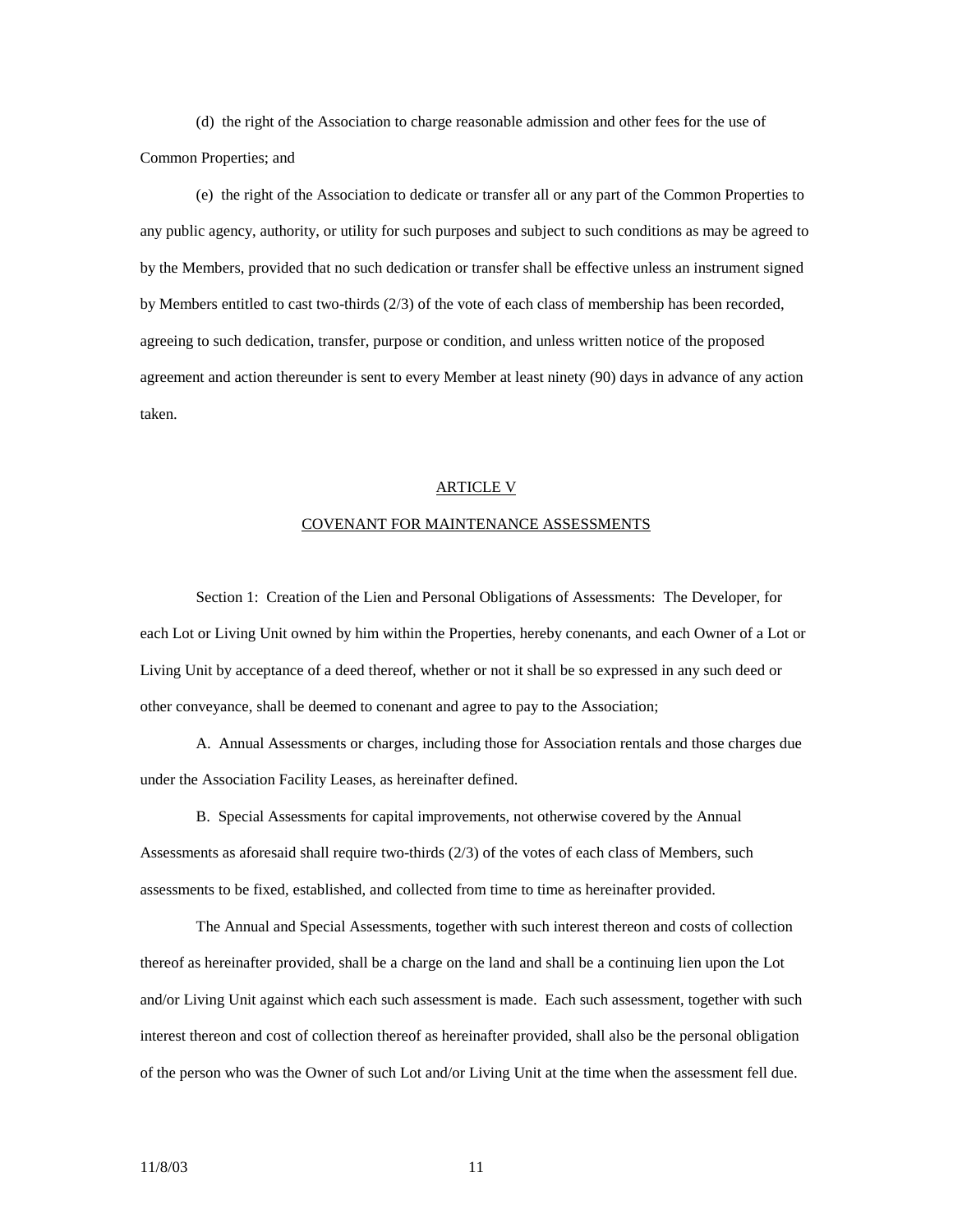Section 2: Purpose of Assessments: The assessments levied by the Association shall be used exclusively for the purpose of promoting the recreation, health, safety and welfare of the residents in the Properties and in particular for the improvement and maintenance of properties, services and facilities devoted to this purpose and related to the use and enjoyment of the Properties owned by the Association and of the homes situated upon the Properties, including, but not limited to, the payment of the taxes and insurance of the Association; the repair, replacement and additions of and to the Common Properties and the cost of labor, equipment, materials, management, and supervision thereof; the cleaning and repair of all roadways, streets, and sidewalks, the removal of snow from the roadways, streets and sidewalks; the providing of utility services for the Common Properties, including appropriate and adequate sewers; the providing of gardening and cleaning of all Common Properties, not specifically conveyed; the erecting and maintenance of buildings to provide community services and storage; the purchase and maintenance of adequate maintenance and service equipment; the acquisition, ownership and maintenance of a sewage treatment plant, all sewer lines and all roads, drives and walks not dedicated to the Borough of Chester Heights.

 Section 3: Basis of Annual Assessments: The charges, costs, and expenses incurred in the operation of the Association in the performance and discharge of its functions as herein provided shall be divided equally among the Owners of those Lots first conveyed by the Developer and the Living Units that are in either case subject hereto, but not including any Lots or Living Units retained by Developer unless and until they are initially occupied by any tenant of Developer, which, when due, shall constitute a charge running with the land, against an applicable Lot or Living Unit, (the "Annual Assessment"). Provided, however, that for one year from the date of the conveyance of the first Lot or Living Unit, the Annual Assessment as aforesaid shall be Four Hundred and Fifty Six (\$456.00) dollars and the Developer shall bear any other costs incurred by the Association including the total amount assessed as aforesaid. The Board of Directors of the Association shall determine the intervals of payment of Assessments, Agent for payment and the dates on which same shall become due.

 Section 4: Special Assessments for Capital Improvements: In addition to the Annual Assessments authorized by Section 1 and 3 of this Article V, the Association may levy in any assessment year a Special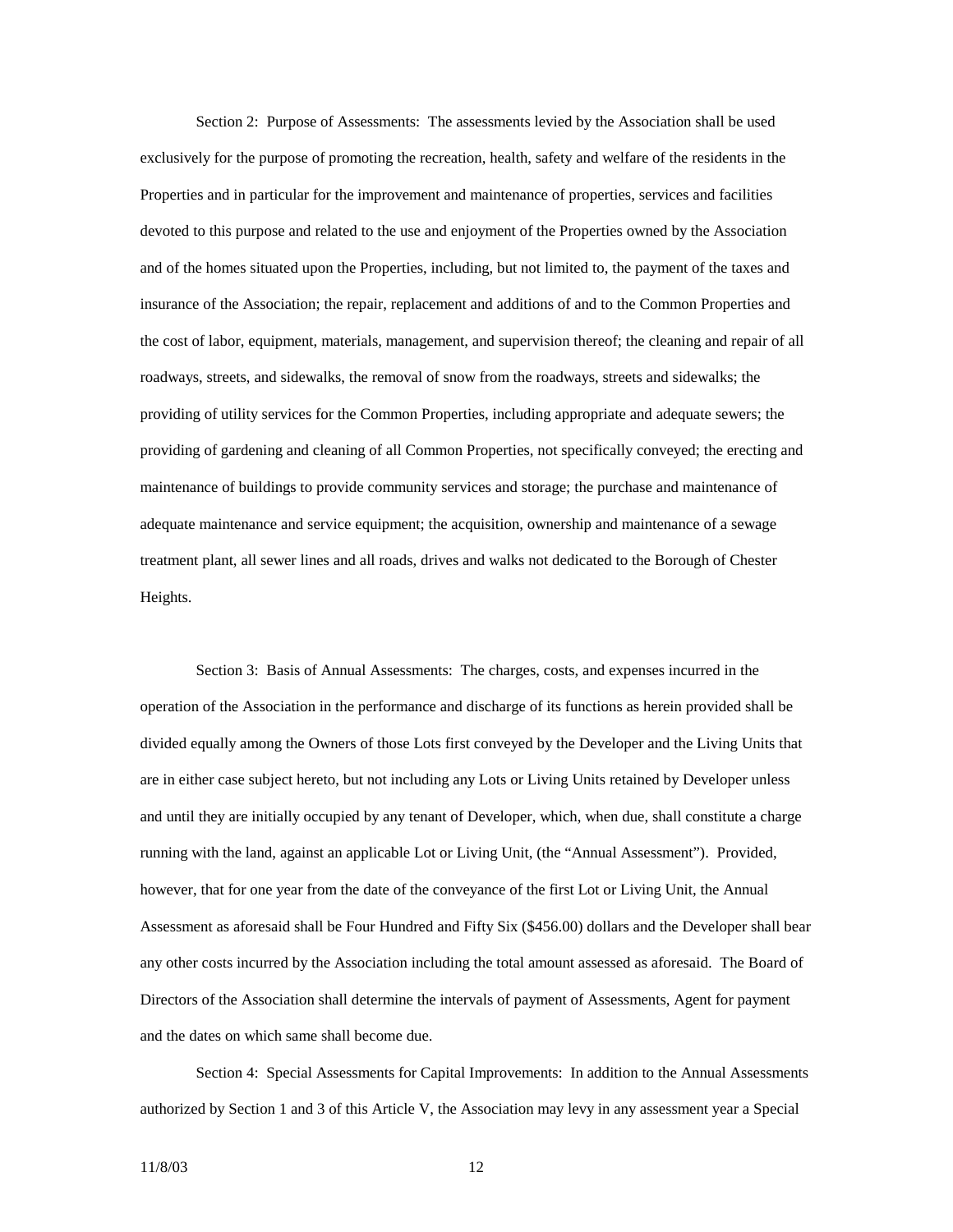Assessment, applicable to that year only, for the purpose of defraying, in whole or in part, the cost of any construction or reconstruction, unexpected repair or replacement of a described capital improvement upon the Common Properties, including the necessary fixtures and personal property related thereto, provided that any such assessment shall have the assent of two-thirds (2/3) of the votes of each class of Members who are voting in person or by proxy at a meeting duly called for this purpose, written notice of which shall be sent to all Members as least thirty (30) days in advance and shall set forth the purpose of the meeting.

 Section 5: Change in Basis and Maximum of Annual Assessments: Subject to the limitations of Section 3 hereof, and for the periods therein specified, the Association may change the maximum and basis of the assessments fixed by Section 3 hereof prospectively for any such period provided that any such change shall have the assent of two-thirds (2/3) of the votes of each class of Members who are voting in person or by proxy, at a meeting called for this purpose, written notice of which shall be sent to all Members at least thirty (30) days in advance and shall set forth the purpose of the meeting.

 Section 6: Quorum for any Action Authorized Under Sections 4 and 5: The quorum required for any action authorized by Sections 4 and 5 hereof shall be as follows:

 At the first meeting called, as provided in Section 4 and 5 hereof, the presence at the meeting of Members, or of proxies, entitled to cast sixty (60%) per cent of all the votes of each class of Members shall constitute a quorum. If the required quorum is not forthcoming at any meeting, another meeting may be called, subject to the notice requirement set forth in Sections 4 and 5, and the required quorum at any such subsequent meeting shall be one-half of the required quorum at the preceding meeting, provided that no such subsequent meeting shall be held more than sixty (60) days following the preceding meeting.

 Section 6A. Class C Votes Required on Certain Issues: Anything to the contrary herein elsewhere contained notwithstanding, no change in this Declaration or in the Facilities Acquisition and Management Contract described in Article III, Section 2, as amended hereby or any determination thereof or action thereunder that requires the vote of the Association's membership involving an Installment Obligation Holder Issue (as defined in said Section 2) shall be deemed authorized and become effective unless affirmed by the Class C membership.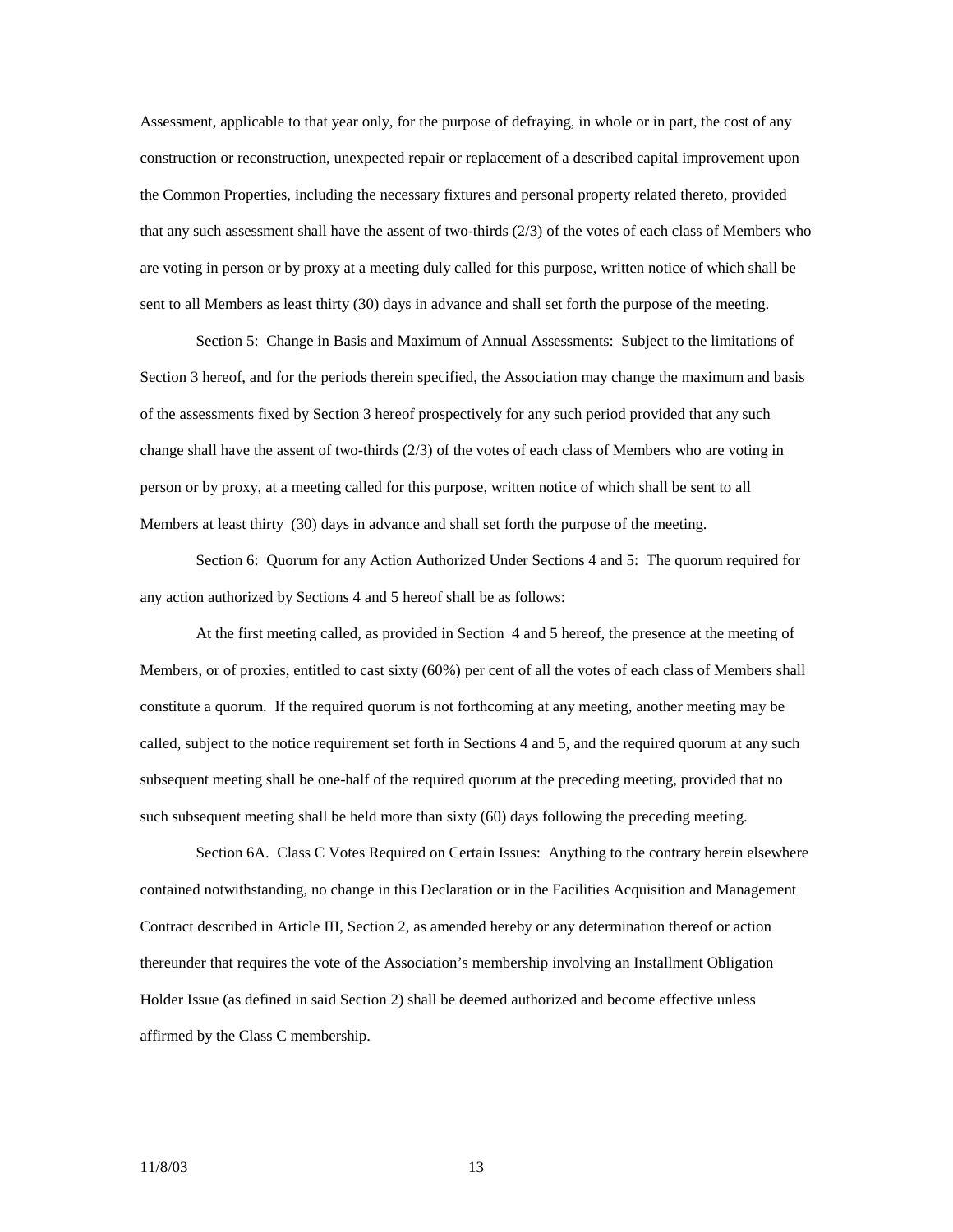Section 7. Date of Commencement of Annual Assessments. The Annual Assessment provided for herein shall commence on the date which shall be the first day of the month fixed by the Board of Directors of the Association to be the date of commencement.

 The first Annual Assessment shall be made for the balance of the calendar year and shall become due and payable on the day fixed for commencement. The assessments for any year, after the first year, shall become due and payable on the first day of March of the said year.

 The amount of the Annual Assessment which may be levied for the balance remaining in the first year of assessment shall be an amount which bears the same relationship to the Annual Assessment provided for in Section 3 hereof as the remaining number of months in that year to twelve. The same reduction in the amount of assessment shall apply to the first Assessment levied against any property which is hereinafter added to The Properties now subject to assessment at a time other than the beginning of any assessment period.

 The due date of any Special Assessment under Section 4 hereof shall be fixed in the resolution authorizing such assessment.

 Section 8. Duties of the Board of Directors: The Board of Directors of the Association shall fix the date of commencement and the amount of the assessment against each Lot or Living Unit for each assessment period at least thirty (30) days in advance of such date or period and shall, at that time, prepare a roster of the Lots and Living Units and assessments applicable thereto, which shall be kept in the office of the Association and shall be open to inspection by any Owner.

Written notice of the assessment shall thereupon be sent to every Owner subject thereto.

 The Association shall upon demand at any time furnish to any Owner liable for said assessments a certificate in writing signed by an Officer of the Association, setting forth whether said assessment has been paid. Such certificate shall be conclusive evidence of payment of any assessment therein stated to have been paid.

 Section 9. Effect of Non-Payment of Assessments; The Personal Obligation of the Owner; The Lien; Remedies of Association: If the assessments are not paid on the date when due (being the date specified in Section 7 hereof) then such assessment shall become delinquent and shall, together with such interest thereon and cost of collection thereof as hereinafter provided, thereupon become a continuing lien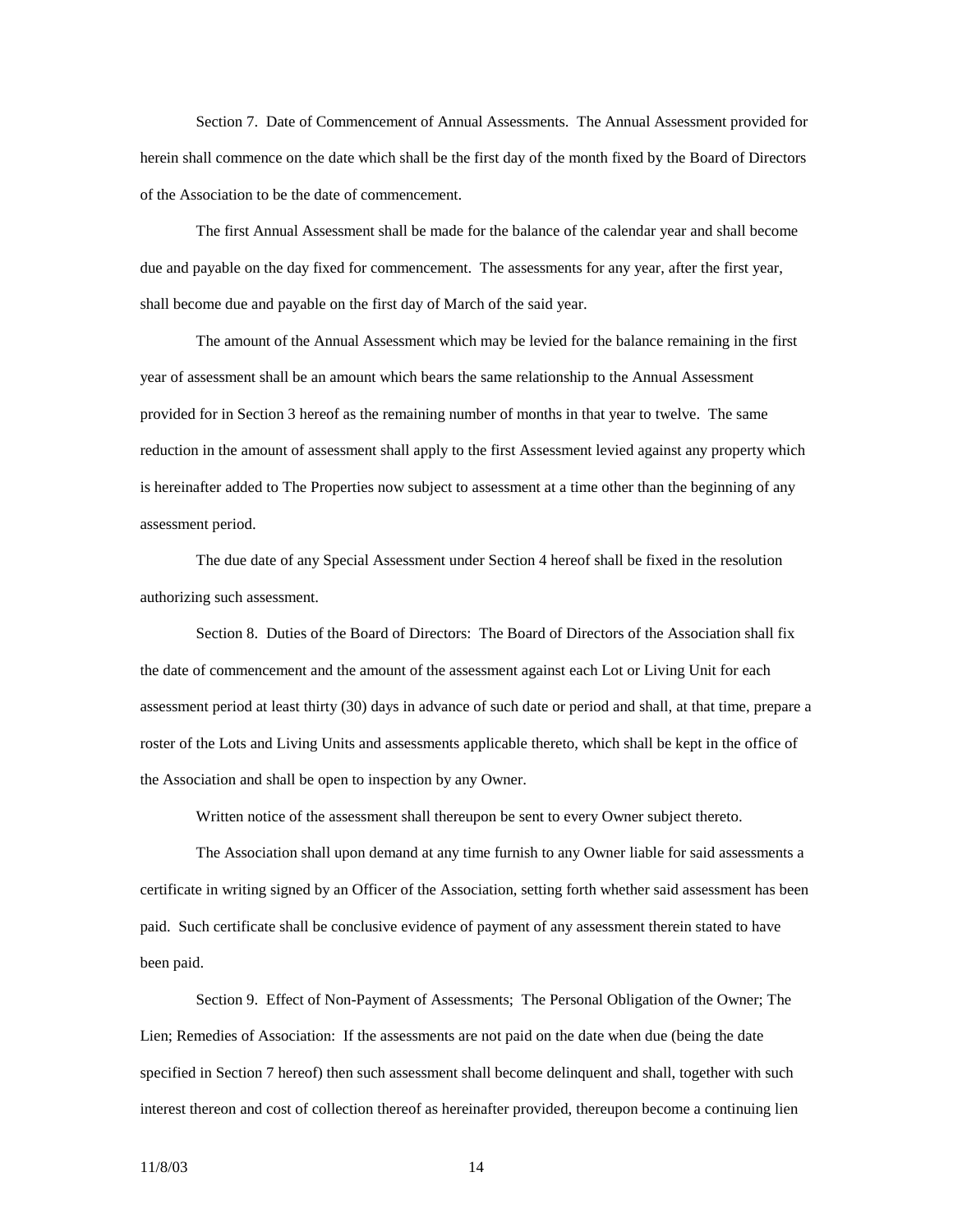on the Lot and/or Living Unit which shall bind such Lot and/or Living Unit in the hands of the then Owner, his heirs, devisees, personal representative and assigns. The personal obligation of the then Owner to pay such assessment, however, shall remain his personal obligation for the statutory period and shall not pass to his successors in title unless expressly assumed by them.

 It the assessment is not paid within thirty (30) days after the delinquency date, the assessment shall bear interest from the date of the delinquency at the rate of six (6%) per cent per annum, and the Association may bring an action at law against the Owner personally obligated to pay the same or to foreclose the lien against the property, and there shall be added to the amount of the assessment the costs of preparing and filing the complaint in such action, and in the event a judgment is obtained, such judgment shall include interest on the assessment as above provided and a reasonable attorney's fee to be fixed by the court together with the costs of the action.

 Section 10. Subordination and Release of Lien to Mortgages: Any Lot or Living Unit subject to the lien of the assessments provided for herein shall be relieved of such lien to the extent hereinafter described upon the exercise by a first mortgagee of the remedies provided in a first mortgage which results in the first mortgagee obtaining possession of such Lot or Living Unit by foreclosure or a deed or assignment in lieu of foreclosure. The release of lien shall be applicable only to the extent that such lien relates to assessments or charges which have accrued prior to the first mortgagee taking possession by foreclosure of the mortgage or deed or assignment in lieu of foreclosure. Notwithstanding the foregoing, a first mortgagee having obtained possession of a Lot or Living Unit as aforesaid shall not be released from liability for any pro rata share of such released assessments or charges resulting from a pro rata reallocation of such released assessments or charges to all Lots and Living Units including the Lot or Living Unit acquired by the first mortgagee pursuant to its mortgage. The lien of the easements provided for herein shall be subordinate to the lien of any first mortgagee now or hereafter placed upon the Lots or Living Units subject to assessment.

 Section 11. Exempt Property: The following property subject to this Declaration shall be exempted from the assessments, charges or liens created herein: (a) all properties to the extent of any easement or other interest therein dedicated ands accepted by the local public authority and devoted to public use; (b) all Common Properties as defined in Article 1, Section 1 hereof; (c) all properties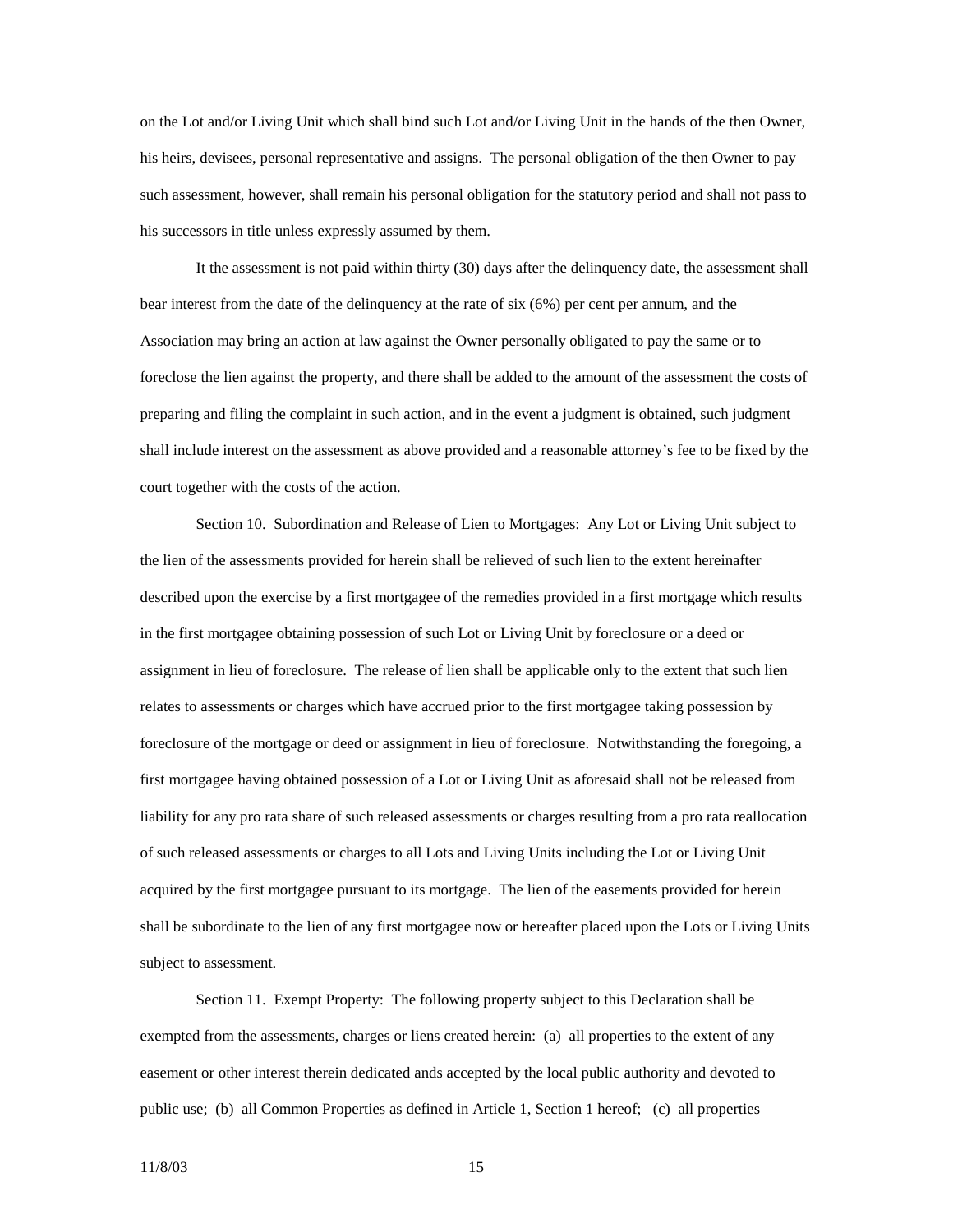exempted from taxation by the Laws of the Commonwealth of Pennsylvania, upon the terms and to the extent of such legal exemption.

 Notwithstanding any provisions herein, no land or improvements devoted to dwelling use shall be exempt from said assessments or charges or liens.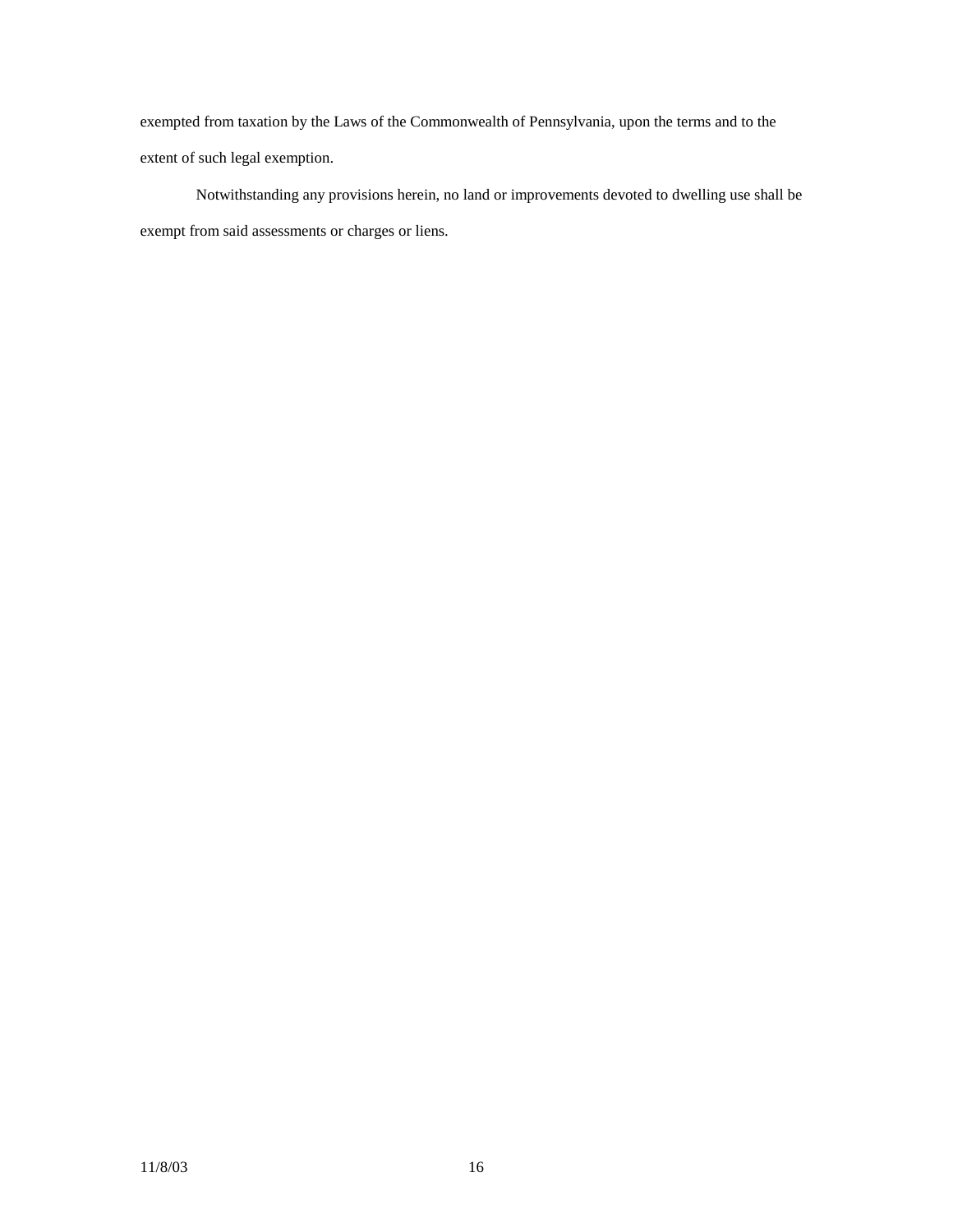## ARTICLE VI

## PARTY WALLS

 Section 1. General Rules of Law to Apply. Each wall which is built as part of the original construction of the homes upon the Properties and placed in the dividing line between the Lots shall constitute a party wall and the general rules of law regarding party walls and of liability for personal damage due to negligent or willful acts or omissions shall apply thereto.

 Section 2. Sharing of Repair and maintenance: The cost of reasonable repair and maintenance of a party wall shall be shared by the Owners who make use of the wall in proportion to such use.

 Section 3. Destruction by Fire or Other Causality. If a party wall is destroyed or damaged by fire or other casualty, any Owner who has used the wall may restore it, and if the other Owners thereafter make use of the wall, they shall contribute to the cost of restoration thereof in proportion to such use without prejudice, however, to the right of any such Owners to call for a larger contribution from the others under any rule of law regarding liability for negligent or willful acts or omissions.

 Section 4. Weatherproofing: Notwithstanding any other provisions of this Article, an Owner who by his negligent or willful act causes the party wall to be exposed to the elements shall bear the whole cost of furnishing the necessary protection against the elements.

 Section 5. Right to Contribution Runs with Land: The right of any Owner to contribution from any other Owner under this Article shall be appurtenant to the land and shall pass to such Owner's successor in title.

 Section 6. Arbitration: In the event of any dispute arising concerning the party wall, or under the provisions of this Article, each party shall choose one arbitrator and such arbitrators shall choose one additional arbitrator and the decision of a majority of all the arbitrators shall be final and conclusive of the question involved.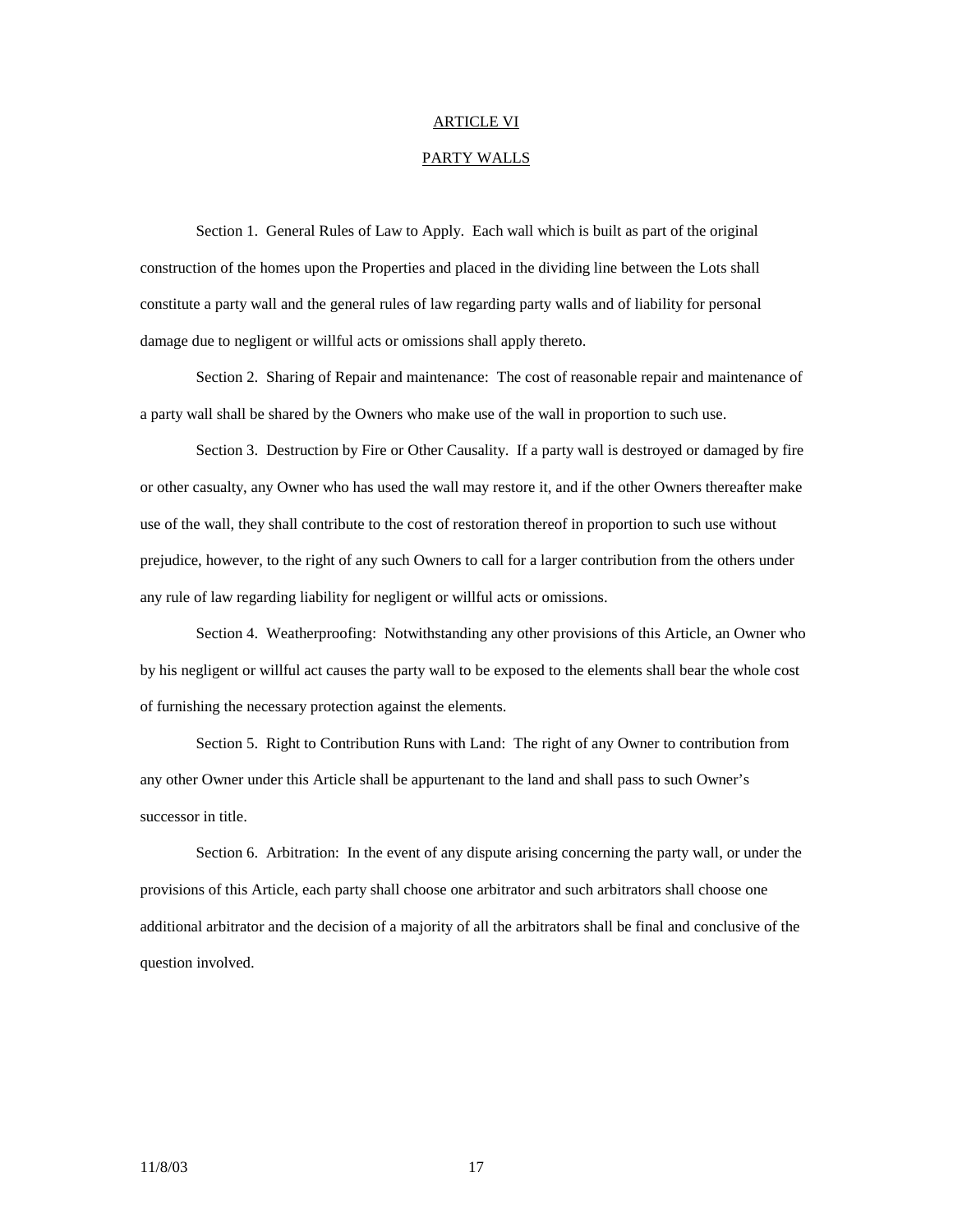#### ARTICLE VII

#### ARCHITECTURAL CONTROL COMMITTEE

 Section 1. Review by Committee: No building, fence, wall or other structure shall be commenced, erected or maintained upon the Properties nor shall any exterior addition to or change or alteration therein be made until the plans and specifications showing the nature, kind, shape, height, materials and location of the same shall have been submitted to and approved in writing as to harmony of exterior design and location in relation to surrounding structures and topography by the Board of Directors of the Association, or by an architectural committee composed of three (3) or more representatives appointed by the Board. In the event said Board, or its designated committee, fail to approve or disapprove such design and location within thirty (30) days after said plans and specifications have been submitted to it, or in any event, if no suit to enjoin the addition, alteration or change has been commenced prior to the completion thereof, approval will not be required and this Article will be deemed to have been fully complied with. No change in the exterior color scheme shall be made without the written approval of the Board of Directors.

#### ARTICLE VIII

#### EXTERIOR MAINTENANCE

 Section 1. Exterior Maintenance: In addition to maintenance upon the Common Properties, the Association may provide exterior maintenance upon each Lot or Living Unit which is subject to assessment under Article V hereof, as follows: paint, repair, replace and care for roofs, broken glass, gutters, downspouts, exterior building surfaces, trees, shrubs, grass, walks and other exterior improvements.

 No trailers, campers, boats of any size or their trailers, trucks of any size or any vehicle other than an ordinary passenger vehicle shall be parked on any parking lot which is subject to this Declaration, except by Developer. Ordinary delivery vehicles may service the Living Units and remain on said property for a reasonable period of time to complete their service. Abandoned cars or any of the above- mentioned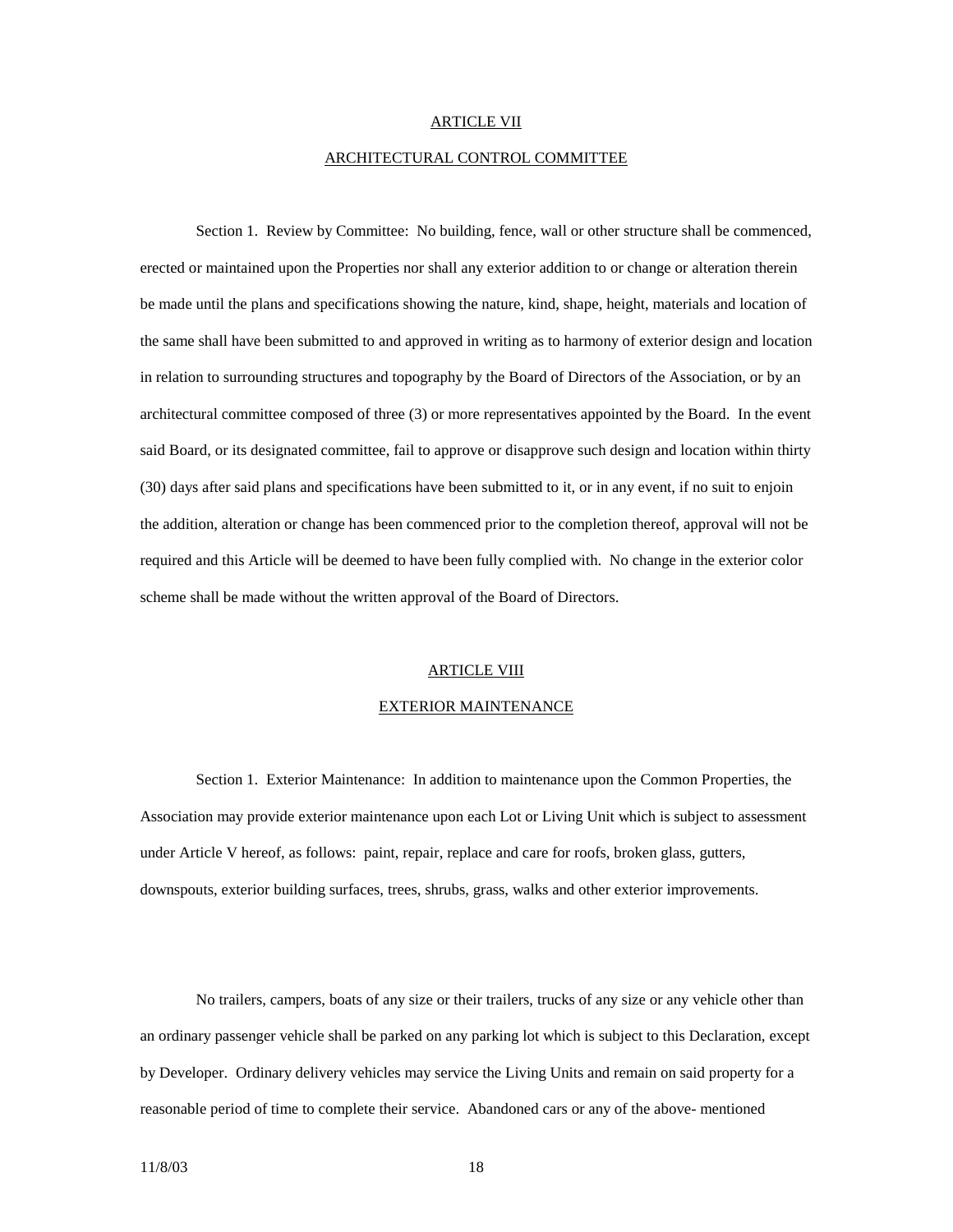vehicles will be towed away by the Association without liability for damages and the Owner shall be responsible for any and all costs incurred by such removal and shall be assessed as provided in Section 2 hereof.

 Section 2. Assessment of Cost: The cost of such exterior maintenance shall be assesses against the Lot or Living Unit upon which such maintenance is done and shall be added to and become part of the annual maintenance assessment or charge to which such Lot or Living Unit is subject under Article V hereof and, as part of such Annual Assessment or charge, it shall be a lien and obligation of the Owner and shall become due and payable in all respects as provided in Article V hereof. Provided that the Board of Directors of the Association, when establishing the Annual Assessment against each Lot or Living Unit for any assessment year as required under Article V hereof, may add thereto the established cost of the exterior maintenance of that year but shall, thereafter make such adjustment with the Owner as is necessary to reflect the actual cost thereof.

 Section 3. Access of Reasonable Hours: For the purpose solely of performing the exterior maintenance authorized by this Article, the Association, through its duly authorized agents or employees shall have the right, after reasonable notice to the Owner, to enter upon any Lot or exterior of any Living Unit at reasonable hours or any day except Saturday or Sunday.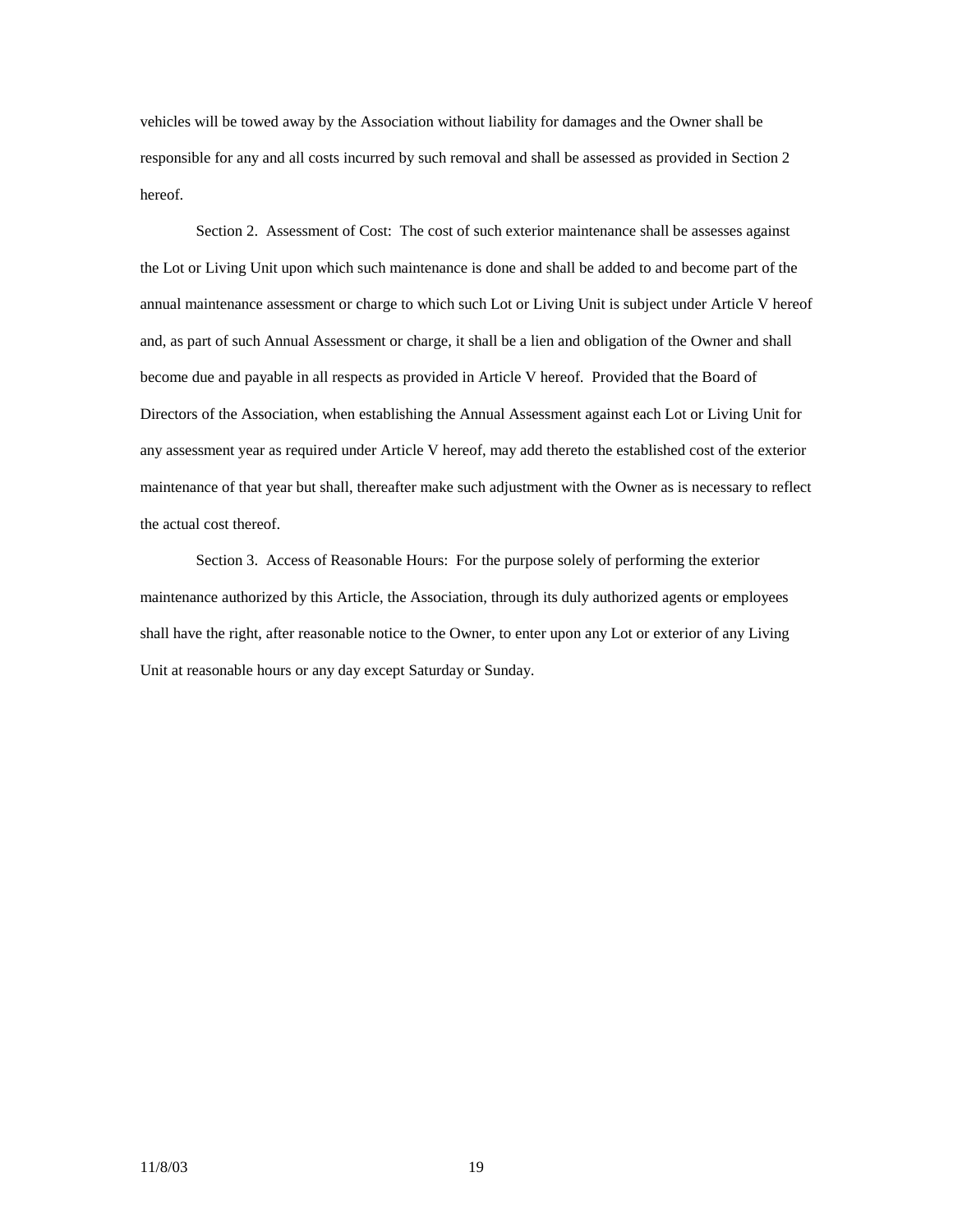## ARTICLE IX

#### MORTGAGE PROVISIONS

 Section 1. Mortgage Approval to Association Activities. Notwithstanding anything contained in this Village of Valleybrook Declaration of Easements, Covenants and Restrictions to the contrary, unless at least seventy-five (75%) of the first mortgagees (based upon one (1) vote for each mortgagee) of the Lots and/or Living Units have given their prior written approval, the Valleybrook Homeowners' Association, Inc. shall not be entitled to:

- (a) By act or omission seek to abandon, partition, subdivide, encumber, sell or transfer the Common Properties which are owned directly or indirectly by the Association for the benefit of the Lots and Living Units in the Village of Valleybrook (The granting of an easement for public utilities or other public purposes consistent with the intended use of such property for the benefit of the Village of Valleybrook shall not be determined a transfer within the meaning of this subparagraph).
- (b) Change the method of determining the obligations, assessments or other charges which may be levied against an Owner of a Lot or Living Unit.
- (c) By act or omission change, waive or abandon any scheme or regulations or enforcement thereof pertaining to the architectural design or appearance of the Lots and Living Units, the exterior maintenance of the Lots and Living Units, the maintenance of party walls and common fences and driveways or the upkeep of lawns and plantings in the Village of Valleybrook.
- (d) Fail to maintain fire and extended coverage insurance on the Common Properties and other insurable properties owned by the Association on a current replacement cost basis in an amount not less than 100% of the insurable value thereof (based on current replacement costs).
- (e) Use hazard insurance proceeds for loss to any Common Properties or other properties owned by the Association for other than the repair, replacement or reconstruction of such property and improvements thereon.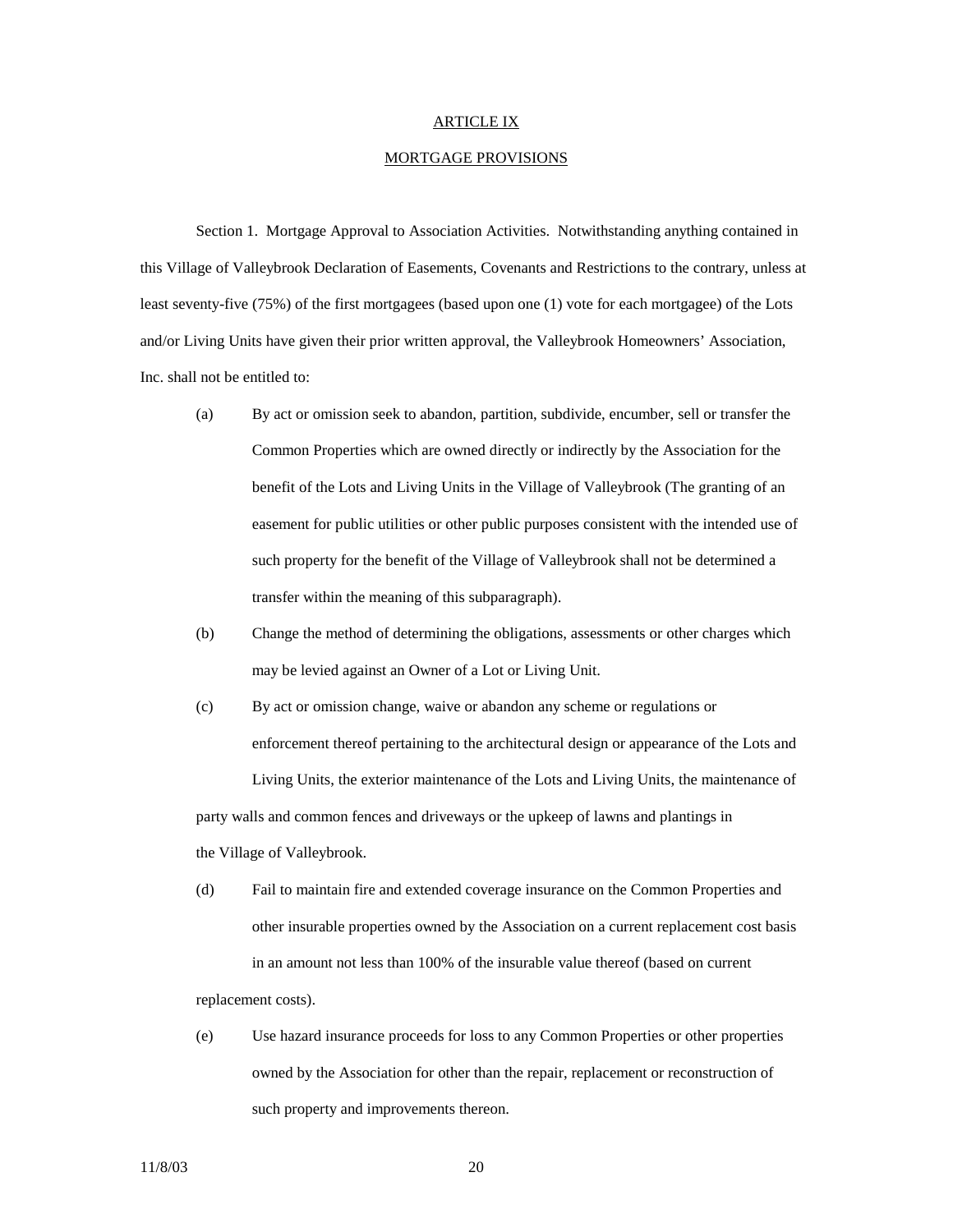Section 2. Examination of Books and Records: First Mortgagees of Lots and/or Living Units shall have the right to examine the books and records of the Valleybrook Homeowners' Association, Inc..

 Section 3. Payment of Delinquent Taxes and Insurance Premiums: First Mortgagees of Lots and/or Living Units may, jointly or singly, (a) pay taxes or other charges which are in default and which may or have become a charge or lien against the Common Properties or any portion thereof; (b) pay overdue premiums on hazards insurance policies or secure new hazard insurance coverage upon the lapse of a policy covering the Common Properties or any portion thereof.

 First Mortgagees, upon making the payments set forth in clause (a) and (b) above, shall be owed immediate reimbursement therefor by the Association.

## ARTICLE X

## GENERAL PROVISIONS

 Section 1. Duration: The covenants and restrictions of this Declaration shall run with and bind the land, and shall inure to the benefit of and be enforceable by the Association, or the Owner of any land subject to this Declaration, their respective legal representatives, heirs, successors and assigns for a term of twenty-five (25) years from the date this Declaration is recorded, after which time said covenants shall be automatically extended for successive periods of ten (10) years unless an instrument signed by the Owners of two-thirds (2/3) of the Lots or Living Units has been recorded, agreeing to change said covenants and restrictions in whole or in part. For the purposes of meeting the two-thirds  $(2/3)$  requirement, when Living Units are counted, the Lot or Lots upon which said Living Units are situated shall not be counted. Provided, however that no such agreement to change shall be effective unless made and recorded three (3) months in advance of the effective date of such change, and unless written notice of the proposed agreement is sent to every Owner at least ninety (90) days in advance of any action taken.

 Section 2. Notices: Any notice required to be sent to any Member or Owner under the provisions of this Declaration shall be deemed to have been properly sent when mailed, postpaid, to the last known address of the person who appears as Member or Owner on the records of the Association at the time of such mailing.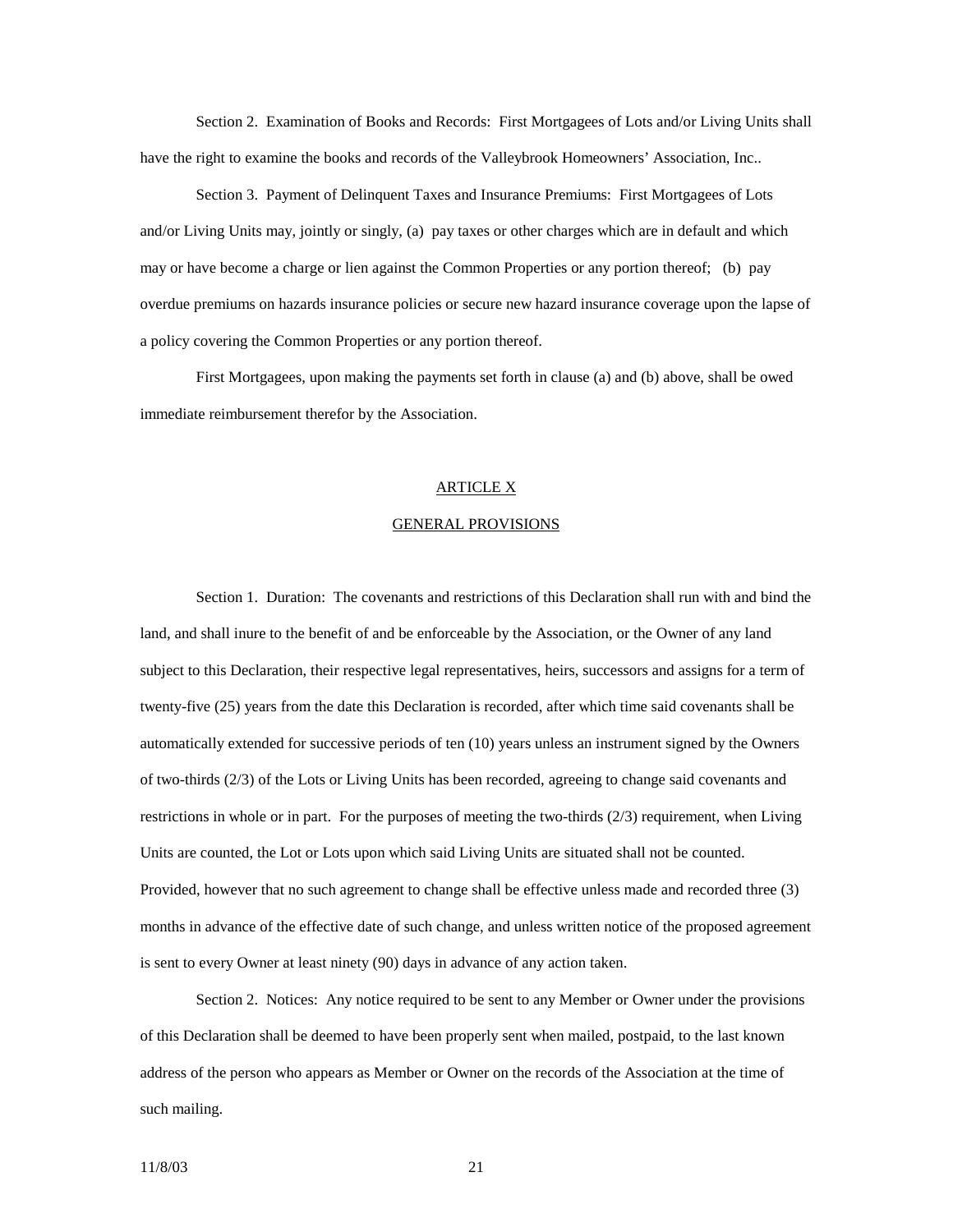Section 3. Enforcement: Enforcement of these covenants and restrictions shall be any proceeding at law or in equity against any person or persons violating or attempting to violate and covenant or restriction, either to restrain violation or to recover damages, and against the land to enforce any lien created by these covenants, and failure by the Association or any Owner to enforce any covenant or restriction herein contained in no event be deemed a waiver of the right to do so thereafter.

 Section 4. Severability: Invalidation of any one of the covenants or restrictions by judgment or court order shall in no wise affect any other provisions which shall remain in full force and effect.

 Section 5. Developer: Developer shall have complete freedom to convey all Lots which are the subject of this Declaration without interference from any Unit Owner.

 Section 6. Amendment: In addition to the rights reserved by Developer pursuant to Article II, Section 2 to subject Additional Property to this Declaration; and notwithstanding the provisions of Article X, Section 1, this Declaration may, at any time, with the written consent of Developer, or at any time from and after the extinguishment of Developer's Class B voting rights as set forth in Article III, Section 2, without its written consent of Developer, be amended and/or supplemented upon the happening of the following events:

 (a) The holders of seventy-five per cent (75%) of the combined Class A and Class B votes, approving the vote or written consent, the proposed amendment or supplement to this Declaration and;

 (b) The recordation of a certificate of an officer of the Association setting forth in full the amendment or supplement to this Declaration so approved and certifying that said amendment or supplement has been approved by the holders of seventy-five (75%) percent of the combined Class A and Class B votes.

 Provided, however, that no amendment adopted pursuant to the terms hereof shall become effective unless and until the Class C member approvals set forth in Article III, Section 2, and Article V, Section 6a hereof is obtained when applicable and the mortgage approval set forth in Article IX, Section 1 hereof is obtained when applicable, such approvals to be certified by an officer of the Association and recorded as hereinabove set forth.